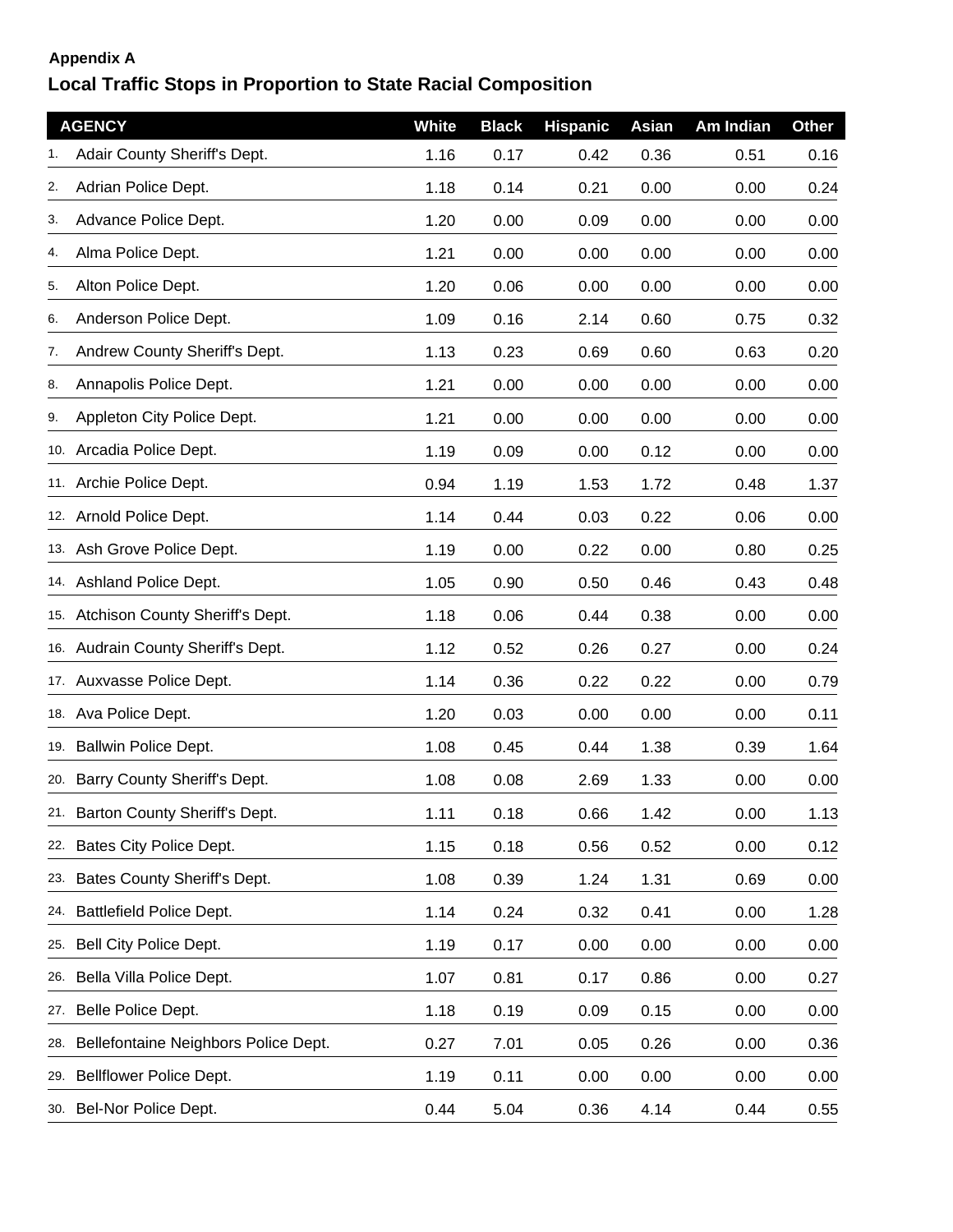| <b>AGENCY</b>                           | <b>White</b> | <b>Black</b> | <b>Hispanic</b> | Asian | Am Indian | <b>Other</b> |
|-----------------------------------------|--------------|--------------|-----------------|-------|-----------|--------------|
| Bel-Ridge Police Dept.                  | 0.33         | 6.29         | 0.30            | 1.20  | 0.00      | 1.09         |
| Belton Police Dept.<br>32.              | 1.01         | 1.15         | 1.08            | 0.19  | 0.04      | 0.44         |
| 33. Benton County Sheriff's Dept.       | 1.18         | 0.06         | 0.34            | 0.17  | 0.00      | 0.08         |
| Benton Police Dept.<br>34.              | 1.13         | 0.50         | 0.37            | 0.00  | 0.00      | 0.00         |
| Berkeley Police Dept.<br>35.            | 0.51         | 5.17         | 0.15            | 0.52  | 0.14      | 0.19         |
| Bernie Police Dept.<br>36.              | 1.13         | 0.62         | 0.00            | 0.00  | 0.00      | 0.00         |
| Bertrand Police Dept.<br>37.            | 0.85         | 2.59         | 0.25            | 0.28  | 0.00      | 0.00         |
| Bethany Police Dept.<br>38.             | 1.17         | 0.12         | 0.66            | 0.00  | 0.00      | 0.00         |
| Beverly Hills Police Dept.<br>39.       | 0.09         | 8.41         | 0.03            | 0.12  | 0.00      | 0.54         |
| Bevier Police Dept.<br>40.              | 1.17         | 0.25         | 0.00            | 0.00  | 0.00      | 0.00         |
| <b>Billings Police Dept.</b><br>41.     | 1.17         | 0.06         | 0.48            | 0.56  | 0.22      | 0.27         |
| Birch Tree Police Dept.<br>42.          | 1.14         | 0.32         | 0.17            | 0.58  | 0.00      | 0.39         |
| Birmingham Police Dept.<br>43.          | 1.05         | 0.33         | 3.09            | 0.00  | 0.00      | 0.00         |
| Blackburn Police Dept.<br>44.           | 1.13         | 0.23         | 0.43            | 0.74  | 0.00      | 0.99         |
| <b>Bloomfield Police Dept.</b><br>45.   | 1.17         | 0.24         | 0.20            | 0.17  | 0.00      | 0.00         |
| Blue Springs Police Dept.<br>46.        | 1.06         | 0.83         | 0.63            | 0.56  | 0.29      | 0.19         |
| <b>BNSF Railway Police</b><br>47.       | 1.21         | 0.00         | 0.00            | 0.00  | 0.00      | 0.00         |
| <b>Bolivar Police Dept.</b><br>48.      | 1.17         | 0.16         | 0.30            | 0.16  | 0.00      | 0.13         |
| 49. Bollinger County Sheriff's Dept.    | 1.20         | 0.07         | 0.00            | 0.00  | 0.00      | 0.00         |
| 50. Bonne Terre Police Dept.            | 1.19         | 0.08         | 0.14            | 0.20  | 0.21      | 0.07         |
| 51. Boone County Sheriff's Dept.        | 0.92         | 1.92         | 0.40            | 0.78  | 0.05      | 0.64         |
| Boonville Police Dept.<br>52.           | 1.05         | 0.98         | 0.22            | 0.59  | 0.19      | 0.39         |
| Bourbon - Dept. of Public Safety<br>53. | 0.94         | 1.02         | 1.33            | 1.03  | 0.56      | 3.74         |
| Bowling Green Police Dept.<br>54.       | 1.14         | 0.45         | 0.24            | 0.00  | 0.86      | 0.00         |
| Branson Police Dept.<br>55.             | 1.13         | 0.21         | 1.21            | 0.28  | 0.03      | 0.09         |
| Branson West Police Dept.<br>56.        | 1.18         | 0.10         | 0.33            | 0.19  | 0.00      | 0.13         |
| Braymer Police Dept.<br>57.             | 1.20         | 0.03         | 0.00            | 0.20  | 0.00      | 0.00         |
| Breckenridge Hills Police Dept.<br>58.  | 0.71         | 3.35         | 0.95            | 0.60  | 0.00      | 0.55         |
| Brentwood Police Dept.<br>59.           | 0.92         | 1.95         | 0.09            | 1.09  | 0.35      | 0.20         |
| <b>Bridgeton Police Dept.</b><br>60.    | 0.72         | 3.05         | 1.57            | 0.82  | 0.33      | 0.86         |
| <b>Brookfield Police Dept.</b><br>61.   | 1.16         | 0.25         | 0.20            | 0.23  | 0.00      | 0.30         |
| 62. Browning Police Dept.               | 1.14         | 0.13         | 1.42            | 0.00  | 0.00      | 0.00         |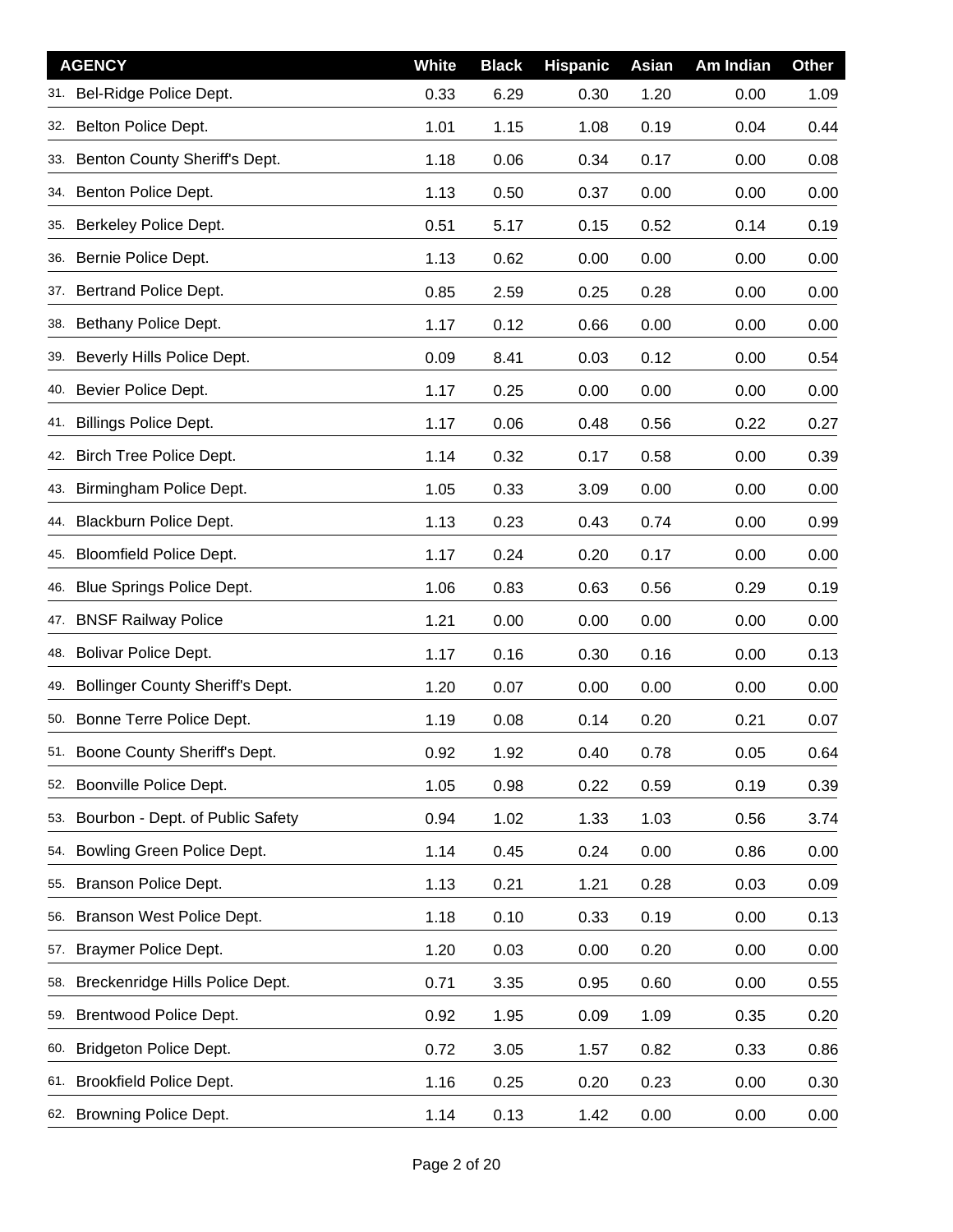| <b>AGENCY</b>                               | <b>White</b> | <b>Black</b> | <b>Hispanic</b> | Asian | Am Indian | <b>Other</b> |
|---------------------------------------------|--------------|--------------|-----------------|-------|-----------|--------------|
| 63. Buchanan County Sheriff's Dept.         | 1.11         | 0.53         | 0.63            | 0.42  | 0.00      | 0.10         |
| 64. Bucklin Police Dept.                    | 1.21         | 0.00         | 0.00            | 0.00  | 0.00      | 0.00         |
| 65. Buckner Police Dept.                    | 1.14         | 0.28         | 0.79            | 0.16  | 0.11      | 0.14         |
| <b>Buffalo Police Dept.</b><br>66.          | 1.20         | 0.02         | 0.09            | 0.21  | 0.00      | 0.00         |
| 67. Bunceton Police Dept.                   | 0.81         | 0.00         | 11.34           | 0.00  | 0.00      | 0.00         |
| <b>Butler County Sheriff's Dept.</b><br>68. | 1.13         | 0.50         | 0.36            | 0.09  | 0.00      | 0.00         |
| <b>Butler Police Dept.</b><br>69.           | 1.16         | 0.16         | 0.27            | 0.20  | 1.29      | 0.68         |
| <b>Butterfield Police Dept.</b><br>70.      | 1.12         | 0.22         | 1.66            | 0.00  | 0.00      | 0.00         |
| 71. Byrnes Mill Police Dept.                | 1.17         | 0.16         | 0.25            | 0.23  | 0.26      | 0.03         |
| Cabool Police Dept.<br>72.                  | 1.17         | 0.20         | 0.25            | 0.00  | 0.00      | 0.29         |
| Caldwell County Sheriff's Dept.<br>73.      | 1.15         | 0.29         | 0.23            | 0.07  | 0.28      | 0.35         |
| California Police Dept.<br>74.              | 1.10         | 0.17         | 2.48            | 0.00  | 0.00      | 0.00         |
| 75. Callao Police Dept.                     | 1.21         | 0.00         | 0.00            | 0.00  | 0.00      | 0.00         |
| Callaway County Sheriff's Dept.<br>76.      | 1.12         | 0.54         | 0.22            | 0.19  | 0.00      | 0.26         |
| 77. Calverton Park Police Dept.             | 0.37         | 6.25         | 0.27            | 0.21  | 0.00      | 0.34         |
| Camden County Sheriff's Dept.<br>78.        | 1.17         | 0.15         | 0.32            | 0.16  | 0.13      | 0.21         |
| 79. Camden Point Police Dept.               | 1.14         | 0.00         | 1.94            | 0.00  | 0.00      | 0.00         |
| 80. Camdenton Police Dept.                  | 1.18         | 0.11         | 0.36            | 0.17  | 0.14      | 0.05         |
| 81. Cameron Police Dept.                    | 1.15         | 0.26         | 0.37            | 0.24  | 0.56      | 0.35         |
| Campbell Police Dept.<br>82.                | 1.16         | 0.29         | 0.13            | 0.46  | 0.00      | 0.00         |
| 83. Canalou Police Dept.                    | 1.21         | 0.00         | 0.00            | 0.00  | 0.00      | 0.00         |
| 84. Canton Police Dept.                     | 1.11         | 0.55         | 0.37            | 0.27  | 0.00      | 0.36         |
| Cape Girardeau Co. Sheriff's Dept.<br>85.   | 1.12         | 0.50         | 0.16            | 0.37  | 0.20      | 0.37         |
| Cape Girardeau Police Dept.<br>86.          | 0.95         | 1.64         | 0.29            | 0.67  | 0.23      | 0.82         |
| Cardwell Police Dept.<br>87.                | 1.19         | 0.00         | 0.51            | 0.00  | 0.00      | 0.00         |
| Carl Junction Police Dept.<br>88.           | 1.15         | 0.22         | 0.65            | 0.19  | 0.26      | 0.37         |
| Carroll County Sheriff's Dept.<br>89.       | 1.14         | 0.24         | 0.63            | 0.44  | 0.00      | 0.29         |
| Carrollton Police Dept.<br>90.              | 1.15         | 0.23         | 0.66            | 0.33  | 0.00      | 0.00         |
| Carter County Sheriff's Dept.<br>91.        | 1.17         | 0.00         | 0.59            | 0.00  | 0.00      | 1.34         |
| Carterville Police Dept.<br>92.             | 1.12         | 0.21         | 1.47            | 0.39  | 0.21      | 0.26         |
| Carthage Police Dept.<br>93.                | 0.96         | 0.28         | 5.61            | 0.39  | 0.43      | 0.25         |
| 94. Caruthersville Police Dept.             | 0.73         | 3.47         | 0.49            | 0.00  | 0.00      | 0.16         |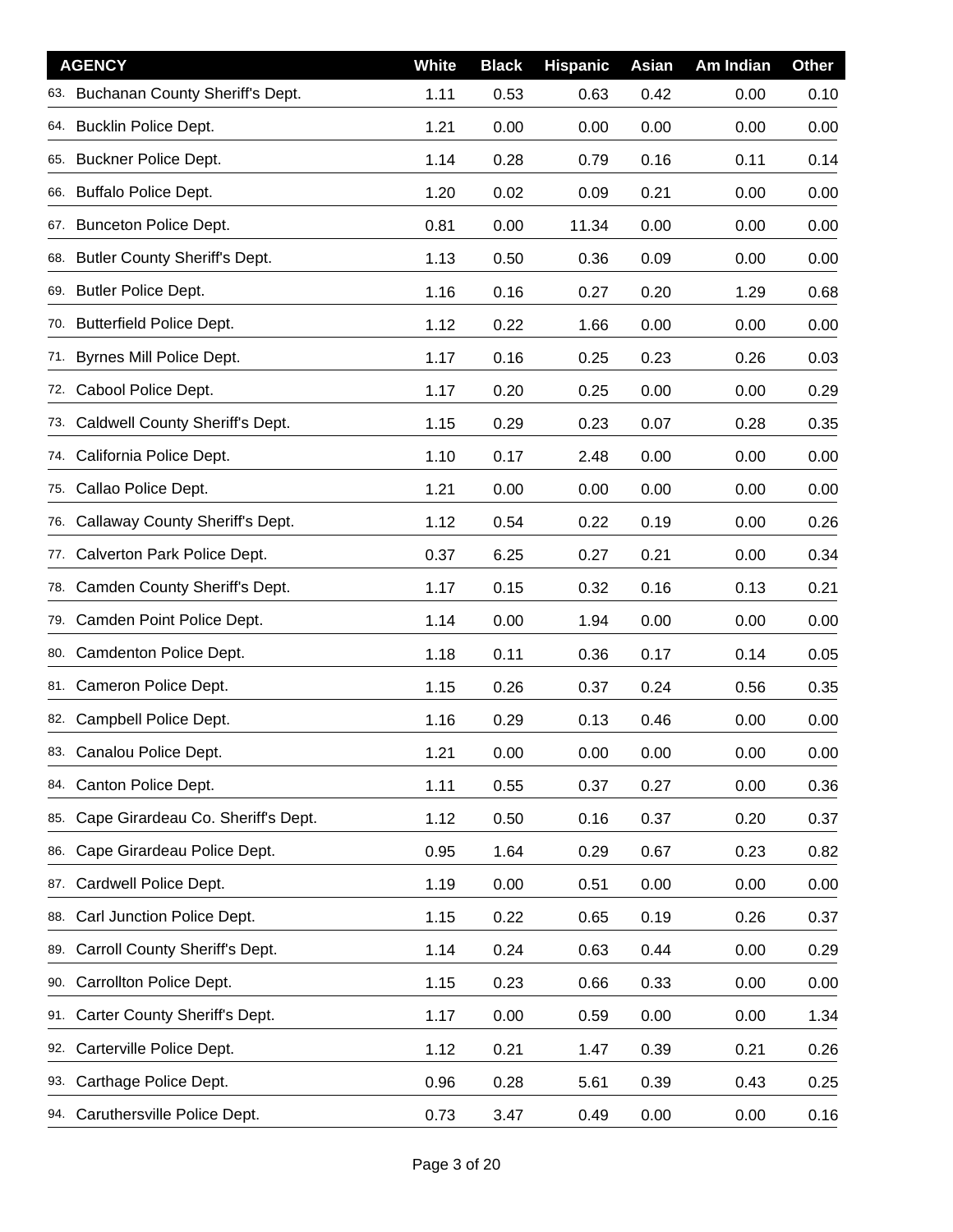| <b>AGENCY</b>                              | <b>White</b> | <b>Black</b> | <b>Hispanic</b> | Asian | Am Indian | <b>Other</b> |
|--------------------------------------------|--------------|--------------|-----------------|-------|-----------|--------------|
| <b>Cass County Sheriff's Office</b><br>95. | 1.12         | 0.48         | 0.57            | 0.23  | 0.26      | 0.12         |
| Cassville Police Dept.<br>96.              | 1.17         | 0.09         | 0.53            | 0.17  | 0.00      | 0.00         |
| 97. Cedar County Sheriff's Dept.           | 1.21         | 0.00         | 0.00            | 0.00  | 0.00      | 0.00         |
| Center Police Dept.<br>98.                 | 1.06         | 0.56         | 1.03            | 1.78  | 0.00      | 0.00         |
| 99. Centralia Police Dept.                 | 1.16         | 0.25         | 0.23            | 0.10  | 0.14      | 0.09         |
| 100. Chaffee Police Dept.                  | 1.19         | 0.06         | 0.17            | 0.00  | 0.00      | 0.00         |
| 101. Chariton County Sheriff's Dept.       | 0.93         | 1.71         | 0.40            | 0.00  | 0.00      | 2.72         |
| 102. Charlack Police Dept.                 | 0.52         | 4.94         | 0.17            | 1.14  | 0.00      | 0.28         |
| 103. Charleston Police Dept.               | 0.66         | 4.09         | 0.25            | 0.07  | 0.30      | 0.00         |
| 104. Chesterfield Police Dept.             | 1.06         | 0.70         | 0.24            | 1.93  | 0.85      | 0.47         |
| 105. Chilhowee Police Dept.                | 1.21         | 0.00         | 0.00            | 0.00  | 0.00      | 0.00         |
| 106. Chillicothe Police Dept.              | 1.17         | 0.22         | 0.21            | 0.16  | 0.09      | 0.11         |
| 107. Christian County Sheriff's Dept.      | 1.16         | 0.10         | 0.57            | 0.24  | 0.22      | 0.25         |
| 108. Clarence Police Dept.                 | 1.21         | 0.00         | 0.00            | 0.00  | 0.00      | 0.00         |
| 109. Clark County Sheriff's Dept.          | 1.16         | 0.24         | 0.21            | 0.00  | 0.00      | 0.27         |
| 110. Clark Police Dept.                    | 1.12         | 0.56         | 0.30            | 0.00  | 0.00      | 0.00         |
| 111. Clarkton Police Dept.                 | 0.80         | 1.41         | 6.17            | 0.00  | 0.00      | 0.43         |
| 112. Clay County Parks Dept.               | 1.12         | 0.09         | 1.32            | 1.42  | 0.00      | 0.00         |
| 113. Clay County Sheriff's Dept.           | 1.06         | 0.71         | 1.05            | 0.44  | 0.31      | 0.14         |
| 114. Claycomo Police Dept.                 | 1.00         | 1.03         | 1.42            | 0.66  | 0.33      | 0.23         |
| 115. Clayton Police Dept.                  | 0.75         | 2.85         | 0.19            | 1.92  | 0.40      | 2.11         |
| 116. Cleveland Police Dept.                | 1.18         | 0.08         | 0.40            | 0.17  | 0.73      | 0.00         |
| 117. Clever Police Dept.                   | 1.19         | 0.00         | 0.40            | 0.17  | 0.00      | 0.11         |
| 118. Clinton County Sheriff's Dept.        | 1.15         | 0.28         | 0.48            | 0.09  | 0.73      | 0.23         |
| 119. Clinton Police Dept.                  | 1.16         | 0.27         | 0.32            | 0.24  | 0.00      | 0.00         |
| 120. Cole Camp Police Dept.                | 1.17         | 0.09         | 0.49            | 0.00  | 0.00      | 0.37         |
| 121. Cole County Sheriff's Dept.           | 1.07         | 0.73         | 0.42            | 0.28  | 0.23      | 1.35         |
| 122. Columbia Police Dept.                 | 0.88         | 2.07         | 0.47            | 1.41  | 0.10      | 0.46         |
| 123. Concordia Police Dept.                | 1.17         | 0.13         | 0.47            | 0.16  | 0.00      | 0.21         |
| 124. Conway Police Dept.                   | 1.15         | 0.35         | 0.18            | 0.00  | 0.00      | 0.42         |
| 125. Cool Valley Police Dept.              | 0.25         | 6.97         | 0.36            | 0.44  | 0.00      | 1.00         |
| 126. Cooper County Sheriff's Dept.         | 1.01         | 1.07         | 0.77            | 0.66  | 0.00      | 0.88         |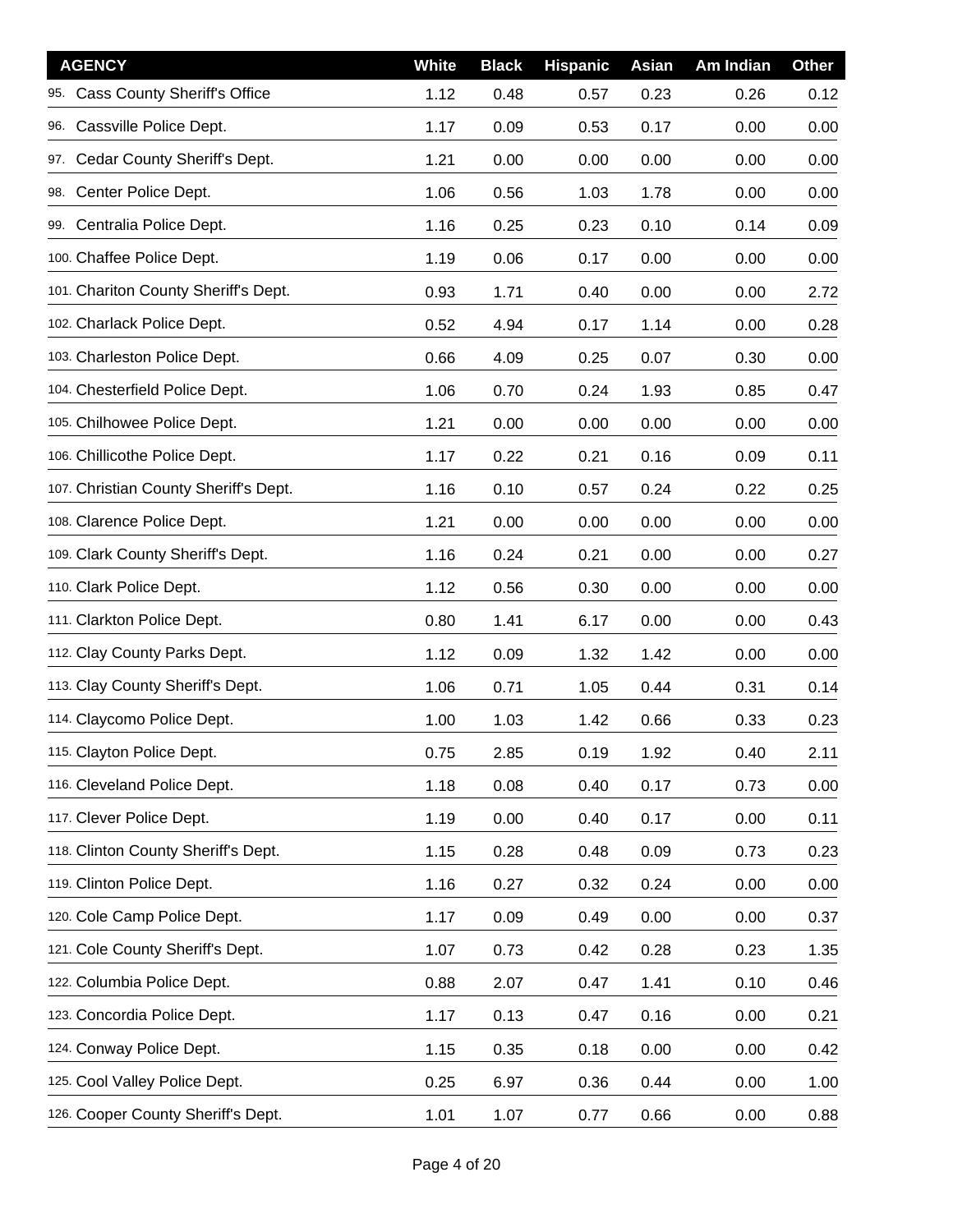| <b>AGENCY</b>                          | White | <b>Black</b> | <b>Hispanic</b> | Asian | Am Indian | <b>Other</b> |
|----------------------------------------|-------|--------------|-----------------|-------|-----------|--------------|
| 127. Corder Police Dept.               | 1.21  | 0.00         | 0.00            | 0.00  | 0.00      | 0.00         |
| 128. Cottleville Police Dept.          | 1.08  | 0.62         | 0.44            | 0.72  | 0.12      | 1.26         |
| 129. Country Club Hills Police Dept.   | 0.04  | 8.77         | 0.08            | 0.07  | 0.00      | 0.36         |
| 130. Country Club Village Police Dept. | 1.15  | 0.29         | 0.41            | 0.14  | 0.00      | 0.00         |
| 131. Crane Police Dept.                | 1.19  | 0.04         | 0.36            | 0.00  | 0.00      | 0.00         |
| 132. Crawford County Sheriff's Dept.   | 1.16  | 0.22         | 0.17            | 0.29  | 0.00      | 0.19         |
| 133. Creighton Police Dept.            | 1.21  | 0.00         | 0.00            | 0.00  | 0.00      | 0.00         |
| 134. Crestwood Police Dept.            | 1.10  | 0.59         | 0.23            | 0.72  | 0.00      | 0.30         |
| 135. Creve Coeur Police Dept.          | 0.99  | 1.30         | 0.19            | 1.12  | 0.36      | 0.83         |
| 136. Crocker Police Dept.              | 1.11  | 0.42         | 0.68            | 0.37  | 0.31      | 0.78         |
| 137. Crystal City Police Dept.         | 1.12  | 0.53         | 0.19            | 0.23  | 0.00      | 0.31         |
| 138. Crystal Lakes Police Dept.        | 1.21  | 0.00         | 0.00            | 0.00  | 0.00      | 0.00         |
| 139. Cuba Police Dept.                 | 1.04  | 0.82         | 0.89            | 0.90  | 0.00      | 0.72         |
| 140. Curryville Police Dept.           | 1.05  | 0.36         | 1.59            | 0.92  | 0.00      | 2.43         |
| 141. Dade County Sheriff's Dept.       | 1.19  | 0.05         | 0.39            | 0.00  | 0.00      | 0.00         |
| 142. Dallas County Sheriff's Dept.     | 1.17  | 0.04         | 0.45            | 0.06  | 0.00      | 0.85         |
| 143. Dardenne Prairie Police Dept.     | 1.08  | 0.48         | 0.38            | 0.33  | 0.00      | 2.86         |
| 144. Daviess County Sheriff's Dept.    | 1.05  | 0.50         | 1.24            | 0.89  | 1.50      | 1.19         |
| 145. DeKalb County Sheriff's Dept.     | 1.13  | 0.58         | 0.18            | 0.00  | 0.00      | 0.00         |
| 146. Delta Police Dept.                | 1.18  | 0.17         | 0.31            | 0.00  | 0.00      | 0.00         |
| 147. Dent County Sheriff's Dept.       | 1.19  | 0.05         | 0.05            | 0.16  | 1.03      | 0.11         |
| 148. Des Peres Police Dept.            | 1.01  | 0.98         | 0.32            | 1.53  | 0.10      | 1.48         |
| 149. Desloge Police Dept.              | 1.17  | 0.18         | 0.11            | 0.29  | 0.00      | 0.00         |
| 150. DeSoto Police Dept.               | 1.17  | 0.20         | 0.20            | 0.00  | 0.00      | 0.09         |
| 151. Dexter Police Dept.               | 1.16  | 0.33         | 0.21            | 0.03  | 0.00      | 0.07         |
| 152. Diamond Police Dept.              | 1.13  | 0.12         | 0.87            | 1.24  | 0.42      | 0.20         |
| 153. Dixon Police Dept.                | 1.17  | 0.21         | 0.26            | 0.00  | 0.93      | 0.00         |
| 154. Doniphan Police Dept.             | 1.20  | 0.05         | 0.00            | 0.00  | 0.00      | 0.00         |
| 155. Doolittle Police Dept.            | 1.01  | 0.97         | 1.13            | 0.41  | 0.25      | 1.25         |
| 156. Douglas County Sheriff's Dept.    | 1.21  | 0.00         | 0.00            | 0.00  | 0.00      | 0.00         |
| 157. Drexel Police Dept.               | 1.17  | 0.03         | 0.68            | 0.39  | 0.00      | 0.00         |
| 158. Duenweg Police Dept.              | 1.17  | 0.18         | 0.42            | 0.00  | 0.00      | 0.19         |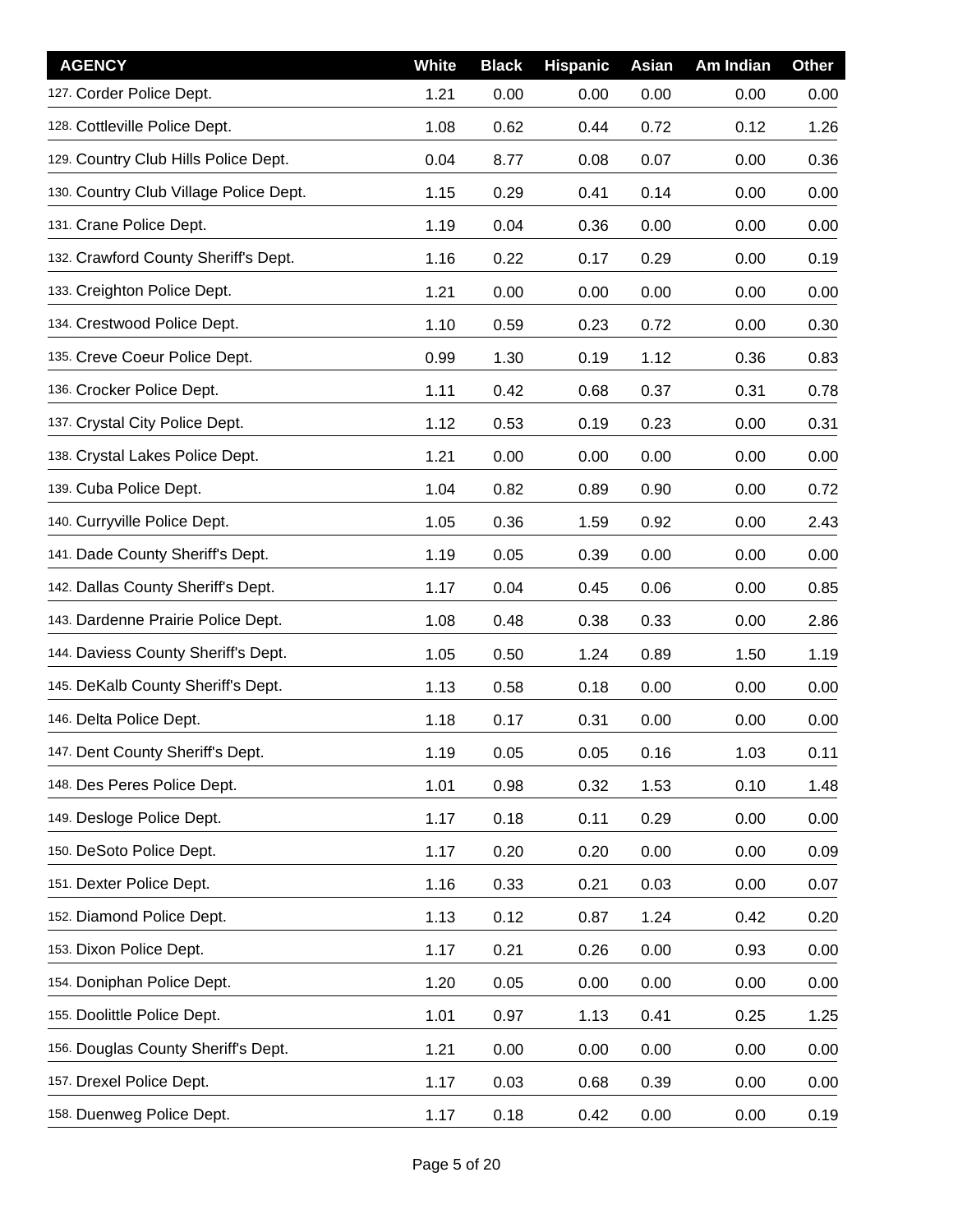| <b>AGENCY</b>                       | White | <b>Black</b> | <b>Hispanic</b> | Asian | Am Indian | Other |
|-------------------------------------|-------|--------------|-----------------|-------|-----------|-------|
| 159. Dunklin County Sheriff's Dept. | 1.04  | 0.89         | 1.04            | 0.00  | 0.00      | 0.95  |
| 160. Duquesne Police Dept.          | 1.11  | 0.38         | 1.05            | 0.43  | 0.43      | 0.30  |
| 161. East Lynne Police Dept.        | 1.21  | 0.00         | 0.00            | 0.00  | 0.00      | 0.00  |
| 162. East Prairie Police Dept.      | 1.15  | 0.45         | 0.00            | 0.00  | 0.00      | 0.00  |
| 163. Easton Police Dept.            | 1.21  | 0.00         | 0.00            | 0.00  | 0.00      | 0.00  |
| 164. Edgar Springs Police Dept.     | 1.16  | 0.23         | 0.22            | 0.37  | 0.00      | 0.00  |
| 165. Edgerton Police Dept.          | 1.21  | 0.00         | 0.00            | 0.00  | 0.00      | 0.00  |
| 166. Edmundson Police Dept.         | 0.71  | 3.36         | 0.61            | 0.72  | 0.00      | 1.09  |
| 167. El Dorado Springs Police Dept. | 1.19  | 0.00         | 0.25            | 0.00  | 0.89      | 0.28  |
| 168. Eldon Police Dept.             | 1.18  | 0.12         | 0.09            | 0.30  | 0.00      | 0.20  |
| 169. Ellington Police Dept.         | 1.21  | 0.00         | 0.00            | 0.00  | 0.00      | 0.00  |
| 170. Ellisville Police Dept.        | 1.10  | 0.55         | 0.11            | 0.55  | 0.00      | 1.47  |
| 171. Ellsinore Police Dept.         | 1.15  | 0.26         | 0.29            | 0.33  | 0.00      | 0.33  |
| 172. Elsberry Police Dept.          | 1.15  | 0.31         | 0.21            | 0.23  | 0.14      | 0.22  |
| 173. Eminence Police Dept.          | 1.21  | 0.00         | 0.00            | 0.00  | 0.00      | 0.00  |
| 174. Essex Police Dept.             | 1.13  | 0.59         | 0.00            | 0.00  | 0.00      | 0.00  |
| 175. Eureka Police Dept.            | 1.13  | 0.33         | 0.42            | 0.36  | 0.00      | 0.48  |
| 176. Everton Police Dept.           | 1.21  | 0.00         | 0.00            | 0.00  | 0.00      | 0.00  |
| 177. Excelsior Springs Police Dept. | 1.14  | 0.36         | 0.41            | 0.10  | 0.22      | 0.14  |
| 178. Exeter Police Dept.            | 1.15  | 0.07         | 0.69            | 1.34  | 0.00      | 0.00  |
| 179. Fair Grove Police Dept.        | 1.18  | 0.13         | 0.18            | 0.06  | 0.00      | 0.42  |
| 180. Fair Play Police Dept.         | 1.19  | 0.07         | 0.24            | 0.21  | 0.00      | 0.00  |
| 181. Fairview Police Dept.          | 1.00  | 0.11         | 1.24            | 7.15  | 0.00      | 0.00  |
| 182. Farmington Police Dept.        | 1.18  | 0.15         | 0.15            | 0.08  | 0.06      | 0.10  |
| 183. Fayette Police Dept.           | 1.06  | 1.16         | 0.00            | 0.00  | 0.00      | 0.00  |
| 184. Ferguson Police Dept.          | 0.20  | 7.54         | 0.14            | 0.24  | 0.22      | 0.28  |
| 185. Ferrelview Police Dept.        | 1.05  | 0.80         | 1.38            | 0.43  | 0.00      | 0.00  |
| 186. Festus Police Dept.            | 1.13  | 0.45         | 0.23            | 0.19  | 0.13      | 0.41  |
| 187. Fleming Police Dept.           | 1.21  | 0.00         | 0.00            | 0.00  | 0.00      | 0.00  |
| 188. Florissant Police Dept.        | 0.38  | 6.19         | 0.05            | 0.21  | 0.00      | 0.23  |
| 189. Foley Police Dept.             | 1.13  | 0.42         | 0.41            | 0.17  | 0.00      | 0.44  |
| 190. Fordland Police Dept.          | 1.16  | 0.20         | 0.40            | 0.19  | 0.00      | 0.08  |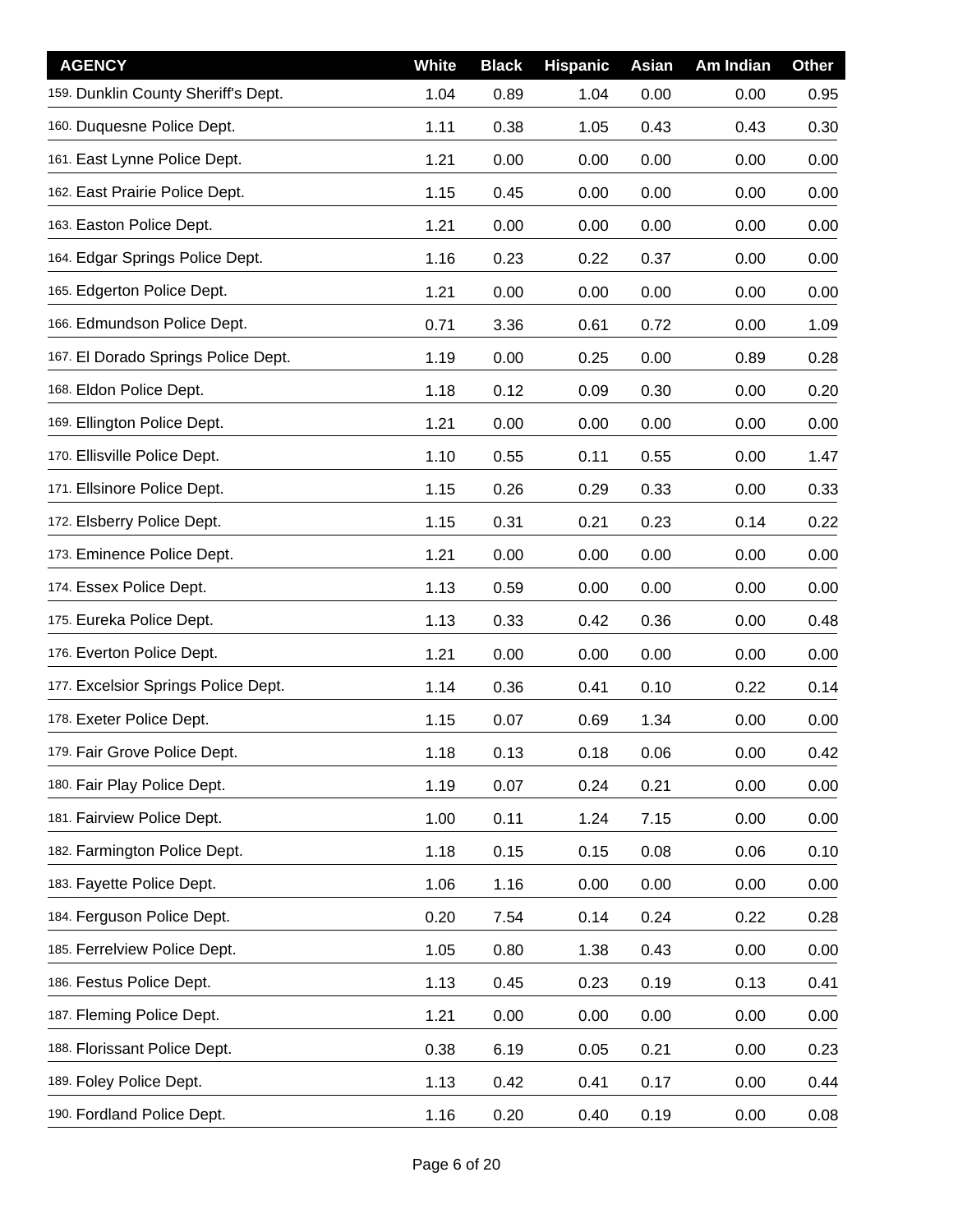| <b>AGENCY</b>                         | White | <b>Black</b> | <b>Hispanic</b> | Asian | Am Indian | <b>Other</b> |
|---------------------------------------|-------|--------------|-----------------|-------|-----------|--------------|
| 191. Foristell Police Dept.           | 1.08  | 0.77         | 0.39            | 0.40  | 0.12      | 0.29         |
| 192. Forsyth Police Dept.             | 1.18  | 0.08         | 0.22            | 0.25  | 0.00      | 0.00         |
| 193. Franklin County Sheriff's Dept.  | 1.16  | 0.20         | 0.36            | 0.13  | 0.31      | 0.41         |
| 194. Fredericktown Police Dept.       | 1.18  | 0.11         | 0.25            | 0.34  | 0.00      | 0.17         |
| 195. Freeman Police Dept.             | 1.21  | 0.00         | 0.00            | 0.00  | 0.00      | 0.00         |
| 196. Frontenac Police Dept.           | 0.95  | 1.68         | 0.10            | 0.77  | 0.00      | 0.98         |
| 197. Fulton Police Dept.              | 1.04  | 1.07         | 0.19            | 0.18  | 0.11      | 0.96         |
| 198. Galena Police Dept.              | 1.13  | 0.22         | 1.15            | 0.43  | 0.00      | 0.00         |
| 199. Gallatin Police Dept.            | 1.15  | 0.35         | 0.37            | 0.00  | 0.00      | 0.00         |
| 200. Garden City Police Dept.         | 1.13  | 0.34         | 0.60            | 0.26  | 0.55      | 0.34         |
| 201. Gasconade County Sheriff's Dept. | 1.21  | 0.02         | 0.00            | 0.00  | 0.00      | 0.00         |
| 202. Gasconade Police Dept.           | 1.21  | 0.00         | 0.00            | 0.00  | 0.00      | 0.00         |
| 203. Gentry County Sheriff's Dept.    | 1.20  | 0.03         | 0.00            | 0.00  | 0.00      | 0.00         |
| 204. Gerald Police Dept.              | 1.15  | 0.27         | 0.33            | 0.14  | 0.00      | 0.57         |
| 205. Gladstone Dept. of Public Safety | 0.95  | 1.27         | 1.41            | 0.87  | 0.90      | 0.95         |
| 206. Glasgow Police Dept.             | 1.12  | 0.69         | 0.00            | 0.00  | 0.00      | 0.00         |
| 207. Glendale Police Dept.            | 1.08  | 0.75         | 0.30            | 0.63  | 0.00      | 0.36         |
| 208. Goodman Police Dept.             | 0.60  | 0.04         | 1.28            | 0.24  | 0.00      | 35.38        |
| 209. Gordonville Police Dept.         | 1.20  | 0.06         | 0.00            | 0.00  | 0.00      | 0.00         |
| 210. Gower Police Dept.               | 1.16  | 0.15         | 0.70            | 0.24  | 0.34      | 0.11         |
| 211. Grain Valley Police Dept.        | 1.14  | 0.31         | 0.50            | 0.22  | 0.15      | 0.28         |
| 212. Granby Police Dept.              | 1.13  | 0.13         | 1.25            | 0.81  | 0.00      | 0.00         |
| 213. Grandin Police Dept.             | 1.21  | 0.00         | 0.00            | 0.00  | 0.00      | 0.00         |
| 214. Grandview Police Dept.           | 0.50  | 4.78         | 1.83            | 0.53  | 0.00      | 0.31         |
| 215. Green City Police Dept.          | 1.21  | 0.00         | 0.00            | 0.00  | 0.00      | 0.00         |
| 216. Green Ridge Police Dept.         | 1.21  | 0.00         | 0.00            | 0.00  | 0.00      | 0.00         |
| 217. Greene County Sheriff's Dept.    | 1.11  | 0.35         | 0.51            | 0.60  | 0.17      | 1.06         |
| 218. Greenfield Police Dept.          | 1.17  | 0.16         | 0.29            | 0.25  | 0.00      | 0.00         |
| 219. Greenville Police Dept.          | 1.21  | 0.00         | 0.00            | 0.00  | 0.00      | 0.00         |
| 220. Greenwood Police Dept.           | 1.11  | 0.59         | 0.54            | 0.12  | 0.17      | 0.16         |
| 221. Grundy County Sheriff's Dept.    | 1.18  | 0.25         | 0.00            | 0.00  | 0.00      | 0.00         |
| 222. Hallsville Police Dept.          | 1.15  | 0.37         | 0.11            | 0.12  | 0.26      | 0.08         |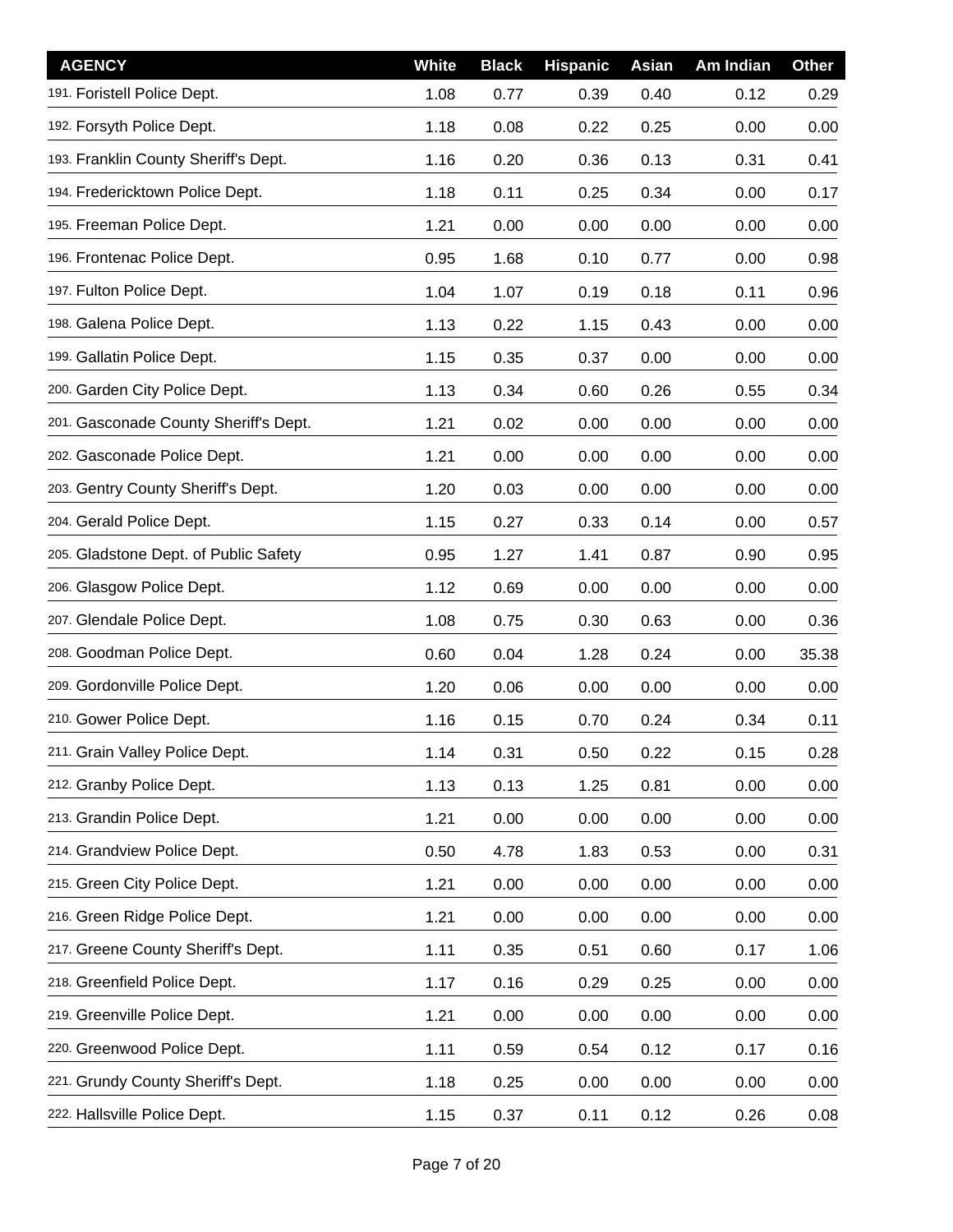| <b>AGENCY</b>                       | <b>White</b> | <b>Black</b> | <b>Hispanic</b> | Asian | Am Indian | <b>Other</b> |
|-------------------------------------|--------------|--------------|-----------------|-------|-----------|--------------|
| 223. Hamilton Police Dept.          | 1.19         | 0.05         | 0.28            | 0.16  | 0.67      | 0.00         |
| 224. Hannibal Police Dept.          | 1.08         | 0.86         | 0.23            | 0.26  | 0.14      | 0.09         |
| 225. Hardin Police Dept.            | 1.18         | 0.09         | 0.33            | 0.00  | 0.00      | 0.00         |
| 226. Harrisonville Police Dept.     | 1.15         | 0.22         | 0.41            | 0.36  | 0.00      | 0.21         |
| 227. Hartville Police Dept.         | 1.20         | 0.01         | 0.05            | 0.00  | 0.00      | 0.00         |
| 228. Hawk Point Police Dept.        | 1.17         | 0.11         | 0.34            | 0.29  | 0.81      | 0.00         |
| 229. Hayti Heights Police Dept.     | 0.24         | 7.21         | 0.43            | 0.00  | 0.00      | 0.00         |
| 230. Hayti Police Dept.             | 0.58         | 4.73         | 0.08            | 0.00  | 0.00      | 0.05         |
| 231. Hazelwood Police Dept.         | 0.57         | 4.65         | 0.28            | 0.34  | 0.20      | 0.54         |
| 232. Henrietta Police Dept.         | 1.19         | 0.11         | 0.00            | 0.00  | 0.00      | 0.00         |
| 233. Henry County Sheriff's Dept.   | 1.17         | 0.13         | 0.19            | 0.04  | 0.09      | 0.84         |
| 234. Herculaneum Police Dept.       | 1.15         | 0.33         | 0.25            | 0.05  | 0.00      | 0.21         |
| 235. Hermann Police Dept.           | 1.19         | 0.06         | 0.13            | 0.15  | 0.00      | 0.20         |
| 236. Hickory County Sheriff's Dept. | 1.18         | 0.14         | 0.00            | 0.00  | 1.27      | 0.00         |
| 237. Higginsville Police Dept.      | 1.07         | 0.63         | 0.55            | 0.33  | 0.00      | 1.60         |
| 238. High Hill Police Dept.         | 1.21         | 0.00         | 0.00            | 0.00  | 0.00      | 0.00         |
| 239. Highlandville Police Dept.     | 1.20         | 0.00         | 0.28            | 0.00  | 0.00      | 0.00         |
| 240. Hillsboro Police Dept.         | 1.17         | 0.15         | 0.16            | 0.12  | 0.00      | 0.37         |
| 241. Hillsdale Police Dept.         | 0.11         | 8.18         | 0.19            | 0.29  | 0.15      | 0.48         |
| 242. Holcomb Police Dept.           | 0.99         | 0.78         | 3.40            | 0.00  | 0.00      | 0.00         |
| 243. Holden Police Dept.            | 1.19         | 0.08         | 0.00            | 0.00  | 0.68      | 0.22         |
| 244. Hollister Police Dept.         | 1.15         | 0.26         | 0.71            | 0.07  | 0.00      | 0.00         |
| 245. Holt County Sheriff's Dept.    | 1.15         | 0.30         | 0.00            | 0.00  | 0.00      | 1.26         |
| 246. Holt Police Dept.              | 1.18         | 0.13         | 0.13            | 0.00  | 0.00      | 0.46         |
| 247. Holts Summit Police Dept.      | 1.12         | 0.60         | 0.12            | 0.20  | 0.00      | 0.36         |
| 248. Hornersville Police Dept.      | 1.13         | 0.00         | 2.17            | 0.00  | 0.00      | 0.00         |
| 249. Houston Police Dept.           | 1.19         | 0.07         | 0.00            | 0.37  | 0.00      | 0.10         |
| 250. Howard County Sheriff's Dept.  | 1.09         | 0.92         | 0.00            | 0.00  | 0.00      | 0.00         |
| 251. Howardville Police Dept.       | 0.87         | 2.49         | 0.40            | 0.00  | 0.00      | 0.00         |
| 252. Howell County Sheriff's Dept.  | 1.18         | 0.17         | 0.09            | 0.05  | 0.00      | 0.27         |
| 253. Humansville Police Dept.       | 1.09         | 0.46         | 0.64            | 0.37  | 0.00      | 1.47         |
| 254. Hurley Police Dept.            | 1.21         | 0.00         | 0.00            | 0.00  | 0.00      | 0.00         |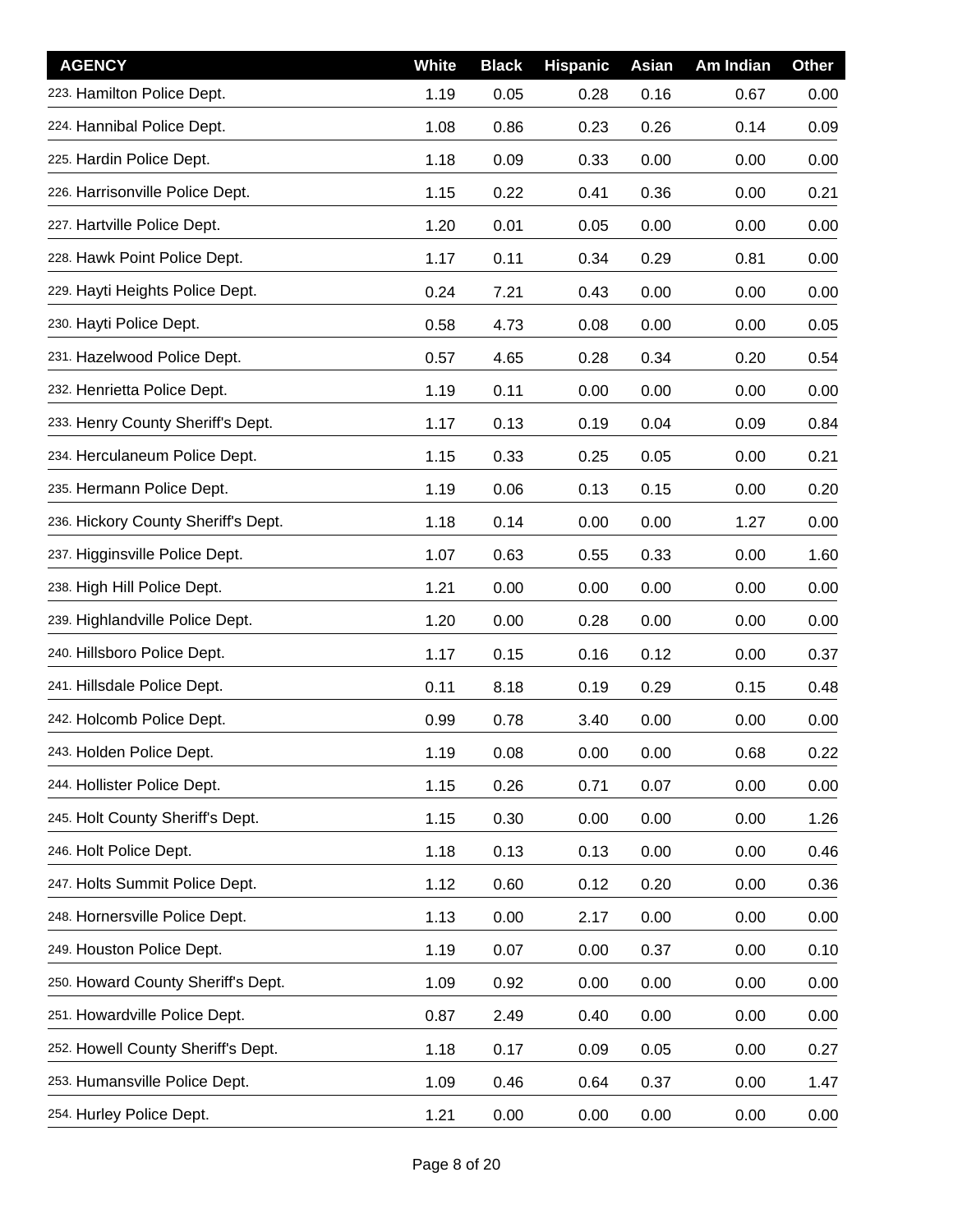| <b>AGENCY</b>                         | White | <b>Black</b> | <b>Hispanic</b> | <b>Asian</b> | Am Indian | <b>Other</b> |
|---------------------------------------|-------|--------------|-----------------|--------------|-----------|--------------|
| 255. Iberia Police Dept.              | 1.17  | 0.33         | 0.00            | 0.00         | 0.00      | 0.00         |
| 256. Independence Police Dept.        | 0.97  | 1.30         | 1.38            | 0.25         | 0.29      | 0.73         |
| 257. Indian Point Police Dept.        | 1.16  | 0.11         | 0.66            | 0.34         | 0.00      | 0.00         |
| 258. Iron County Sheriff's Dept.      | 1.19  | 0.11         | 0.14            | 0.00         | 0.00      | 0.00         |
| 259. Ironton Police Dept.             | 1.19  | 0.09         | 0.00            | 0.00         | 0.00      | 0.26         |
| 260. Jackson County Sheriff's Dept.   | 0.79  | 2.62         | 1.75            | 0.41         | 0.16      | 0.34         |
| 261. Jackson Police Dept.             | 1.14  | 0.42         | 0.30            | 0.16         | 0.00      | 0.00         |
| 262. Jamestown Police Dept.           | 1.08  | 0.69         | 0.39            | 0.34         | 1.43      | 0.45         |
| 263. Jasper County Sheriff's Dept.    | 1.13  | 0.27         | 1.14            | 0.12         | 0.00      | 0.19         |
| 264. Jasper Police Dept.              | 1.12  | 0.29         | 1.02            | 0.29         | 0.00      | 0.39         |
| 265. Jefferson City Police Dept.      | 0.92  | 1.99         | 0.41            | 0.34         | 0.02      | 0.58         |
| 266. Jefferson County Sheriff's Dept. | 1.18  | 0.14         | 0.12            | 0.12         | 0.02      | 0.09         |
| 267. Johnson County Sheriff's Dept.   | 1.07  | 0.65         | 0.60            | 0.16         | 0.00      | 1.78         |
| 268. Jonesburg Police Dept.           | 1.10  | 0.56         | 1.03            | 0.00         | 0.00      | 0.00         |
| 269. Joplin Police Dept.              | 1.09  | 0.50         | 0.72            | 0.25         | 0.28      | 1.22         |
| 270. Kahoka Police Dept.              | 1.21  | 0.00         | 0.00            | 0.00         | 0.00      | 0.00         |
| 271. Kansas City Int'l Airport Police | 0.88  | 1.46         | 0.77            | 3.24         | 0.80      | 2.28         |
| 272. Kansas City Police Dept.         | 0.62  | 3.86         | 0.81            | 0.58         | 0.13      | 2.67         |
| 273. Kearney Police Dept.             | 1.16  | 0.21         | 0.38            | 0.18         | 0.00      | 0.10         |
| 274. Kelso Police Dept.               | 1.21  | 0.00         | 0.00            | 0.00         | 0.00      | 0.00         |
| 275. Kennett Police Dept.             | 0.94  | 1.76         | 0.96            | 0.09         | 0.00      | 0.37         |
| 276. Kimberling City Police Dept.     | 1.17  | 0.06         | 0.47            | 0.36         | 0.00      | 0.48         |
| 277. King City Police Dept.           | 1.21  | 0.00         | 0.00            | 0.00         | 0.00      | 0.00         |
| 278. Kirksville Police Dept.          | 1.14  | 0.30         | 0.21            | 0.66         | 0.10      | 0.45         |
| 279. Kirkwood Police Dept.            | 1.02  | 1.09         | 0.37            | 0.69         | 0.59      | 0.61         |
| 280. Knob Noster Police Dept.         | 0.96  | 1.17         | 0.76            | 0.20         | 0.00      | 4.19         |
| 281. Knox County Sheriff's Dept.      | 1.21  | 0.00         | 0.00            | 0.00         | 0.00      | 0.00         |
| 282. La Grange Police Dept.           | 1.11  | 0.60         | 0.26            | 0.15         | 0.00      | 0.40         |
| 283. Laclede County Sheriff's Dept.   | 1.12  | 0.32         | 0.33            | 0.10         | 0.00      | 2.43         |
| 284. Ladue Police Dept.               | 0.99  | 1.27         | 0.15            | 1.64         | 0.00      | 0.84         |
| 285. Lafayette County Sheriff's Dept. | 1.09  | 0.53         | 0.81            | 0.27         | 0.00      | 0.80         |
| 286. Lake Lotawana Police Dept.       | 1.14  | 0.35         | 0.37            | 0.35         | 0.00      | 0.37         |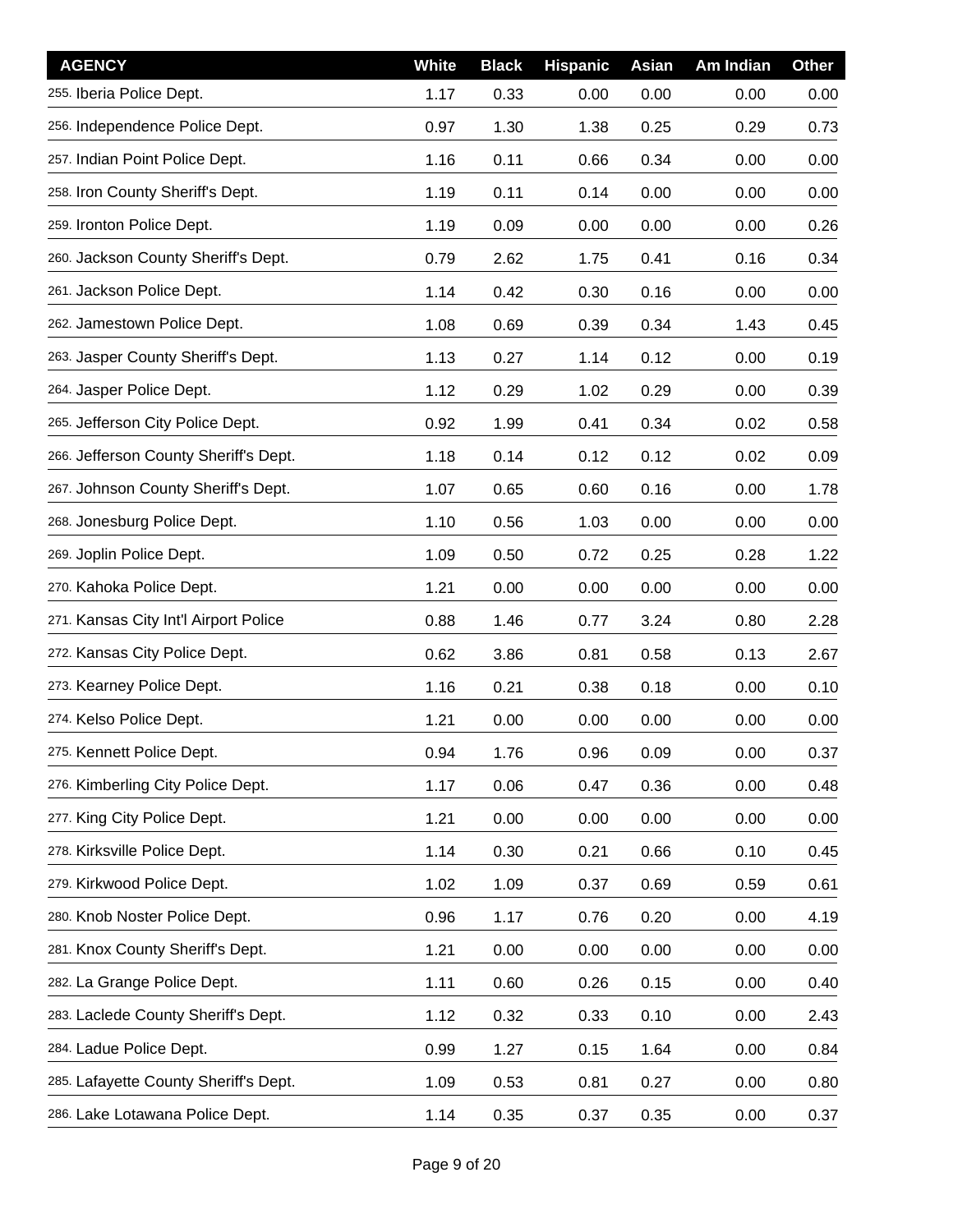| <b>AGENCY</b>                          | <b>White</b> | <b>Black</b> | <b>Hispanic</b> | <b>Asian</b> | Am Indian | <b>Other</b> |
|----------------------------------------|--------------|--------------|-----------------|--------------|-----------|--------------|
| 287. Lake Ozark Police Dept.           | 1.16         | 0.24         | 0.36            | 0.14         | 0.15      | 0.18         |
| 288. Lake St. Louis Police Dept.       | 1.04         | 0.70         | 0.42            | 0.32         | 0.08      | 3.36         |
| 289. Lake Tapawingo Police Dept.       | 1.07         | 0.80         | 0.63            | 0.14         | 0.00      | 0.25         |
| 290. Lake Waukomis Police Dept.        | 1.09         | 0.38         | 1.05            | 1.03         | 0.00      | 0.86         |
| 291. Lake Winnebago Police Dept.       | 1.12         | 0.48         | 0.55            | 0.22         | 0.19      | 0.29         |
| 292. Lakeshire Police Dept.            | 1.12         | 0.46         | 0.49            | 0.42         | 0.00      | 0.00         |
| 293. Lamar Police Dept.                | 1.19         | 0.09         | 0.28            | 0.00         | 0.00      | 0.00         |
| 294. Lambert Airport Police Dept.      | 0.91         | 1.92         | 0.30            | 1.21         | 0.73      | 0.46         |
| 295. LaMonte Police Dept.              | 0.95         | 0.50         | 4.68            | 0.49         | 0.00      | 0.97         |
| 296. Lancaster Police Dept.            | 1.15         | 0.35         | 0.44            | 0.00         | 0.00      | 0.00         |
| 297. LaPlata Police Dept.              | 1.17         | 0.23         | 0.22            | 0.00         | 0.00      | 0.00         |
| 298. Lathrop Police Dept.              | 1.16         | 0.24         | 0.40            | 0.17         | 0.00      | 0.00         |
| 299. Laurie Police Dept.               | 1.14         | 0.20         | 0.50            | 0.00         | 1.83      | 1.15         |
| 300. Lawrence County Sheriff's Dept.   | 1.13         | 0.10         | 1.38            | 0.49         | 0.00      | 0.20         |
| 301. Lawson Police Dept.               | 1.19         | 0.08         | 0.25            | 0.00         | 0.00      | 0.14         |
| 302. Leadington Police Dept.           | 1.15         | 0.29         | 0.46            | 0.27         | 0.00      | 0.00         |
| 303. Leadwood Police Dept.             | 1.19         | 0.11         | 0.13            | 0.13         | 0.00      | 0.06         |
| 304. Lebanon Police Dept.              | 1.17         | 0.18         | 0.17            | 0.08         | 0.35      | 0.11         |
| 305. Lee's Summit Police Dept.         | 0.99         | 1.37         | 0.60            | 0.46         | 0.03      | 0.55         |
| 306. Leeton Police Dept.               | 1.21         | 0.00         | 0.00            | 0.00         | 0.00      | 0.00         |
| 307. Lewis County Sheriff's Dept.      | 1.13         | 0.35         | 0.30            | 0.35         | 0.00      | 0.69         |
| 308. Lexington Police Dept.            | 1.04         | 0.87         | 0.62            | 0.33         | 0.35      | 1.21         |
| 309. Liberal Police Dept.              | 1.16         | 0.17         | 0.63            | 0.00         | 0.00      | 0.00         |
| 310. Liberty Police Dept.              | 1.08         | 0.62         | 0.75            | 0.55         | 0.52      | 0.25         |
| 311. Licking Police Dept.              | 1.18         | 0.11         | 0.11            | 0.32         | 0.00      | 0.09         |
| 312. Lincoln County Sheriff's Dept.    | 1.14         | 0.36         | 0.21            | 0.33         | 0.31      | 0.34         |
| 313. Lincoln Police Dept.              | 1.20         | 0.00         | 0.22            | 0.00         | 0.00      | 0.00         |
| 314. Lincoln University Police Dept.   | 0.28         | 6.78         | 0.00            | 1.70         | 0.00      | 0.00         |
| 315. Linn County Sheriff's Dept.       | 1.16         | 0.16         | 0.72            | 0.00         | 0.00      | 0.28         |
| 316. Linn Creek Police Dept.           | 1.19         | 0.09         | 0.16            | 0.07         | 0.00      | 0.00         |
| 317. Linn Police Dept.                 | 1.19         | 0.08         | 0.06            | 0.29         | 0.00      | 0.00         |
| 318. Livingston County Sheriff's Dept. | 1.14         | 0.33         | 0.51            | 0.17         | 0.73      | 0.00         |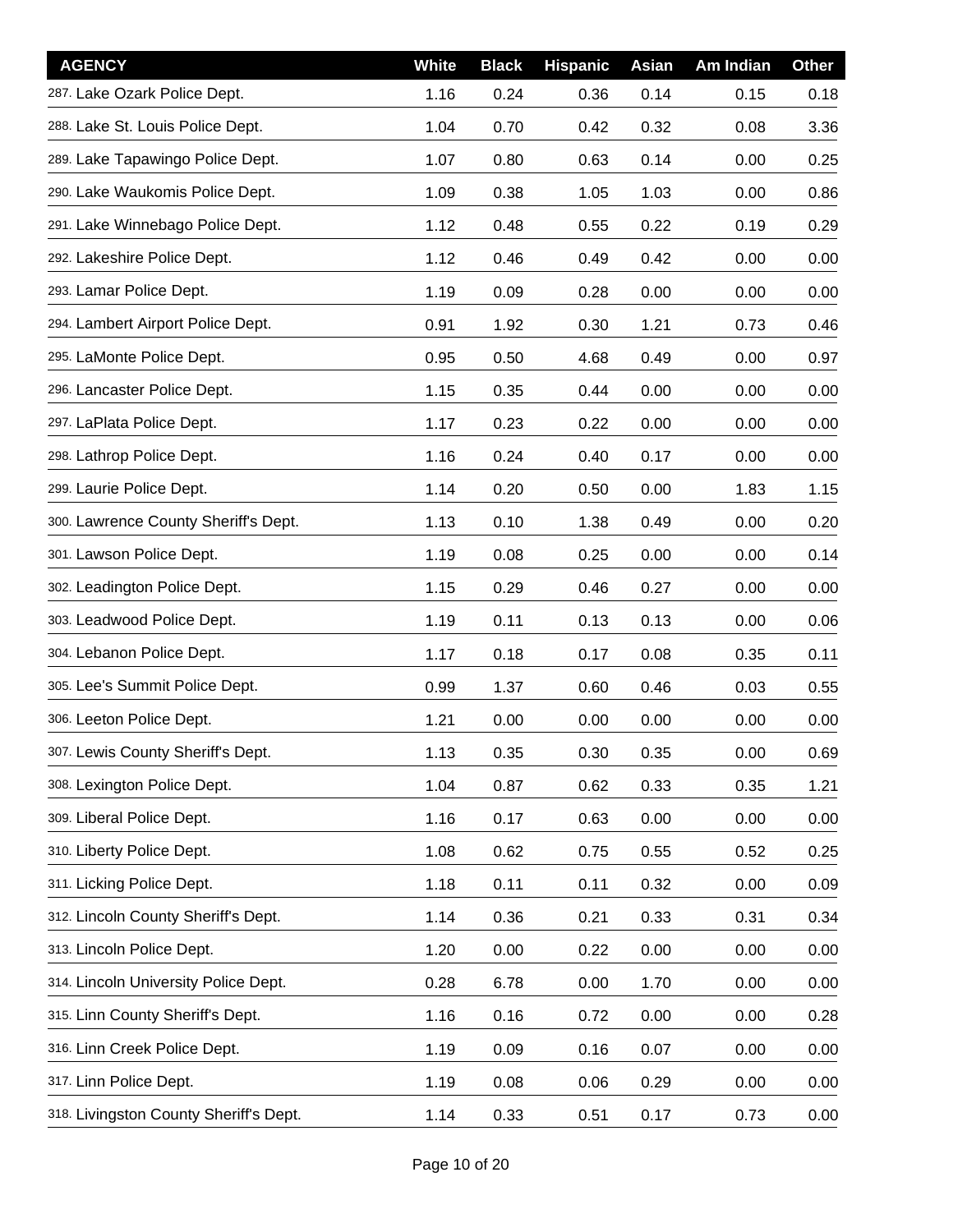| <b>AGENCY</b>                         | White  | <b>Black</b> | <b>Hispanic</b> | Asian  | Am Indian | <b>Other</b> |
|---------------------------------------|--------|--------------|-----------------|--------|-----------|--------------|
| 319. Lockwood Police Dept.            | #Error | #Error       | #Error          | #Error | #Error    | #Error       |
| 320. Lone Jack Police Dept.           | 1.01   | 1.19         | 0.71            | 0.76   | 0.11      | 0.00         |
| 321. Louisiana Police Dept.           | 1.11   | 0.54         | 0.41            | 0.35   | 0.18      | 0.47         |
| 322. Lowry City Police Dept.          | 1.16   | 0.26         | 0.00            | 0.84   | 0.00      | 0.00         |
| 323. Macon County Sheriff's Dept.     | 1.18   | 0.25         | 0.00            | 0.00   | 0.00      | 0.00         |
| 324. Macon Police Dept.               | 1.10   | 0.73         | 0.19            | 0.19   | 0.00      | 0.34         |
| 325. Madison County Sheriff's Dept.   | 1.16   | 0.12         | 0.90            | 0.00   | 0.00      | 0.00         |
| 326. Malden Police Dept.              | 0.90   | 2.19         | 0.43            | 0.00   | 0.00      | 0.00         |
| 327. Manchester Police Dept.          | 1.06   | 0.52         | 0.74            | 1.30   | 0.35      | 1.33         |
| 328. Mansfield Police Dept.           | 1.20   | 0.00         | 0.18            | 0.00   | 0.00      | 0.00         |
| 329. Maplewood Police Dept.           | 0.67   | 3.74         | 0.39            | 0.64   | 0.50      | 0.88         |
| 330. Marble Hill Police Dept.         | 1.21   | 0.00         | 0.00            | 0.00   | 0.00      | 0.00         |
| 331. Marceline Police Dept.           | 1.17   | 0.11         | 0.47            | 0.12   | 0.00      | 0.00         |
| 332. Maries County Sheriff's Dept.    | 1.17   | 0.20         | 0.05            | 0.14   | 0.00      | 0.42         |
| 333. Marion County Sheriff's Dept.    | 1.13   | 0.44         | 0.23            | 0.24   | 0.00      | 0.21         |
| 334. Marionville Police Dept.         | 1.13   | 0.05         | 0.88            | 0.23   | 0.49      | 2.01         |
| 335. Marquand Police Dept.            | 1.21   | 0.00         | 0.00            | 0.00   | 0.00      | 0.00         |
| 336. Marshall Police Dept.            | 0.91   | 1.25         | 3.10            | 0.67   | 0.15      | 0.38         |
| 337. Marshfield Police Dept.          | 1.17   | 0.23         | 0.20            | 0.06   | 0.24      | 0.15         |
| 338. Marston Police Dept.             | 0.90   | 2.23         | 0.51            | 0.00   | 0.00      | 0.00         |
| 339. Marthasville Police Dept.        | 1.20   | 0.06         | 0.00            | 0.00   | 0.00      | 0.00         |
| 340. Martinsburg Police Dept.         | 1.18   | 0.23         | 0.00            | 0.00   | 0.00      | 0.00         |
| 341. Maryland Heights Police Dept.    | 0.85   | 2.19         | 0.68            | 1.34   | 0.39      | 1.06         |
| 342. Maryville Dept. of Public Safety | 1.11   | 0.51         | 0.28            | 0.42   | 0.09      | 0.61         |
| 343. Matthews Police Dept.            | 1.05   | 1.23         | 0.00            | 0.00   | 0.00      | 0.00         |
| 344. Maysville Police Dept.           | 1.21   | 0.00         | 0.00            | 0.00   | 0.00      | 0.00         |
| 345. McDonald County Sheriff's Dept.  | 1.14   | 0.18         | 0.93            | 0.46   | 0.96      | 0.00         |
| 346. Memphis Police Dept.             | 1.18   | 0.00         | 0.72            | 0.00   | 0.00      | 0.00         |
| 347. Meramec College Police Dept.     | #Error | #Error       | #Error          | #Error | #Error    | #Error       |
| 348. Mercer County Sheriff's Dept.    | 1.21   | 0.00         | 0.00            | 0.00   | 0.00      | 0.00         |
| 349. Merriam Woods Police Dept.       | 1.19   | 0.08         | 0.31            | 0.00   | 0.00      | 0.00         |
| 350. Metropolitan Comm. College PD    | 1.21   | 0.00         | 0.00            | 0.00   | 0.00      | 0.00         |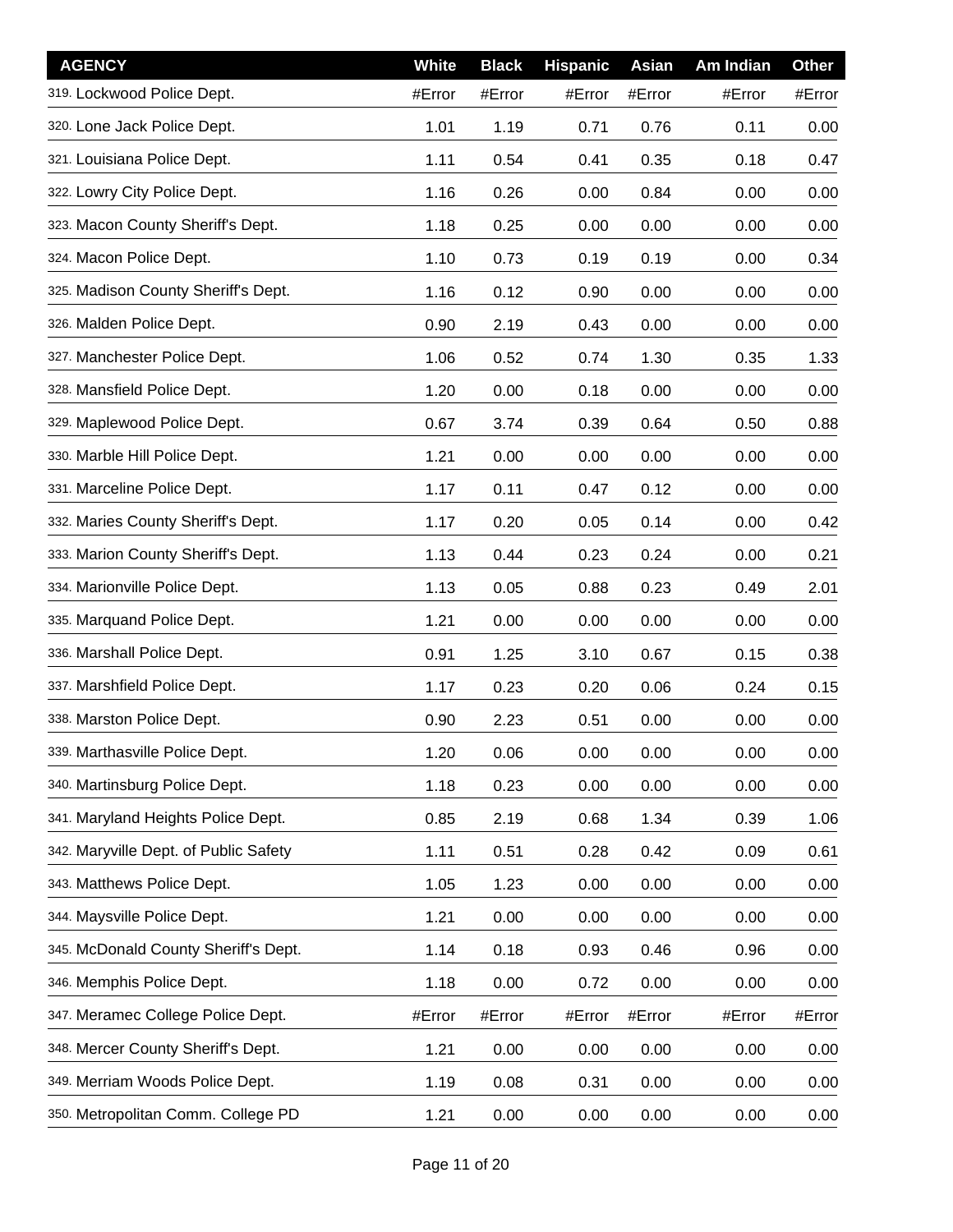| <b>AGENCY</b>                           | White | <b>Black</b> | <b>Hispanic</b> | Asian | Am Indian | <b>Other</b> |
|-----------------------------------------|-------|--------------|-----------------|-------|-----------|--------------|
| 351. Mexico Police Dept.                | 1.06  | 0.92         | 0.41            | 0.16  | 0.23      | 0.29         |
| 352. Milan Police Dept.                 | 0.92  | 0.34         | 6.44            | 0.00  | 0.00      | 0.82         |
| 353. Miller County Sheriff's Dept.      | 1.17  | 0.16         | 0.18            | 0.10  | 0.00      | 0.28         |
| 354. Miner Police Dept.                 | 0.95  | 1.78         | 0.55            | 0.24  | 0.09      | 0.17         |
| 355. Mineral Area College DPS           | 0.40  | 6.11         | 0.00            | 0.00  | 0.00      | 0.00         |
| 356. Mississippi County Sheriff's Dept. | 1.07  | 1.02         | 0.00            | 0.00  | 0.00      | 0.00         |
| 357. Missouri Capitol Police            | 1.05  | 1.10         | 0.45            | 0.00  | 0.00      | 0.00         |
| 358. Missouri DNR-Park Rangers          | 1.15  | 0.22         | 0.26            | 0.24  | 0.08      | 0.93         |
| 359. Missouri Southern State Univ PD    | 0.82  | 1.67         | 1.55            | 2.67  | 0.00      | 3.54         |
| 360. Missouri State Highway Patrol      | 1.06  | 0.81         | 0.59            | 0.43  | 0.22      | 0.46         |
| 361. Missouri Univ of Sci. & Tech. PD   | 0.96  | 0.68         | 0.23            | 3.17  | 0.00      | 5.26         |
| 362. Missouri Western State Univ. PD    | 0.91  | 2.17         | 0.00            | 0.51  | 0.00      | 0.34         |
| 363. Moberly Police Dept.               | 1.10  | 0.72         | 0.14            | 0.28  | 0.53      | 0.02         |
| 364. Moline Acres Police Dept.          | 0.04  | 8.40         | 0.18            | 1.74  | 0.00      | 1.10         |
| 365. Monett Police Dept.                | 1.03  | 0.14         | 4.15            | 0.35  | 0.46      | 0.33         |
| 366. Moniteau County Sheriff's Dept.    | 1.10  | 0.49         | 0.61            | 0.00  | 0.00      | 1.39         |
| 367. Monroe City Police Dept.           | 1.06  | 0.78         | 0.61            | 0.23  | 0.49      | 0.77         |
| 368. Monroe County Sheriff's Dept.      | 1.13  | 0.49         | 0.11            | 0.19  | 0.00      | 0.25         |
| 369. Montgomery City Police Dept.       | 1.17  | 0.30         | 0.00            | 0.00  | 0.00      | 0.00         |
| 370. Montgomery County Sheriff's Dept.  | 1.16  | 0.18         | 0.00            | 0.00  | 3.31      | 0.52         |
| 371. Morehouse Police Dept.             | 0.74  | 3.49         | 0.28            | 0.00  | 0.00      | 0.00         |
| 372. Morgan County Sheriff's Dept.      | 1.18  | 0.12         | 0.00            | 0.00  | 1.58      | 0.33         |
| 373. Morley Police Dept.                | 1.02  | 1.43         | 0.00            | 0.00  | 0.00      | 0.00         |
| 374. Mosby Police Dept.                 | 1.15  | 0.35         | 0.35            | 0.13  | 0.00      | 0.00         |
| 375. Moscow Mills Police Dept.          | 1.11  | 0.60         | 0.15            | 0.24  | 0.22      | 0.39         |
| 376. Mound City Police Dept.            | 1.13  | 0.00         | 1.26            | 0.00  | 6.09      | 0.00         |
| 377. Mount Vernon Police Dept.          | 1.17  | 0.10         | 0.64            | 0.00  | 0.00      | 0.33         |
| 378. Mountain Grove Police Dept.        | 1.20  | 0.03         | 0.13            | 0.00  | 0.24      | 0.08         |
| 379. Mountain View Police Dept.         | 1.16  | 0.19         | 0.42            | 0.21  | 0.22      | 0.49         |
| 380. Napoleon Police Dept.              | 1.17  | 0.15         | 0.55            | 0.00  | 0.00      | 0.00         |
| 381. Naylor Police Dept.                | 1.21  | 0.00         | 0.00            | 0.00  | 0.00      | 0.00         |
| 382. Neosho Police Dept.                | 1.06  | 0.22         | 2.22            | 1.38  | 0.81      | 0.56         |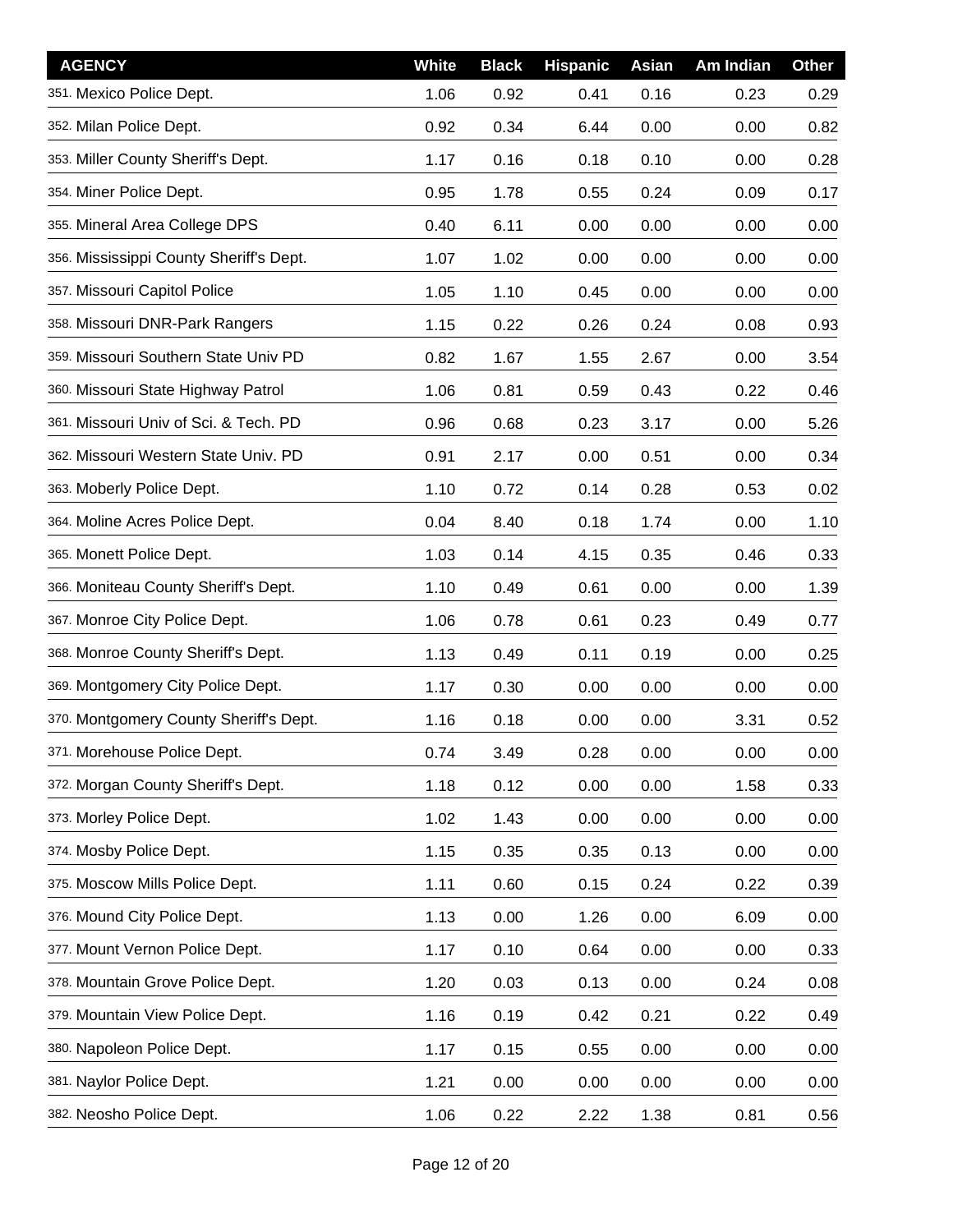| <b>AGENCY</b>                            | White  | <b>Black</b> | <b>Hispanic</b> | Asian  | Am Indian | <b>Other</b> |
|------------------------------------------|--------|--------------|-----------------|--------|-----------|--------------|
| 383. Nevada Police Dept.                 | 1.18   | 0.13         | 0.17            | 0.21   | 0.00      | 0.14         |
| 384. New Bloomfield Police Dept.         | 1.16   | 0.29         | 0.16            | 0.09   | 0.00      | 0.12         |
| 385. New Florence Police Dept.           | 1.02   | 0.88         | 1.22            | 1.17   | 0.00      | 0.31         |
| 386. New Haven Police Dept.              | 1.18   | 0.13         | 0.16            | 0.27   | 0.00      | 0.36         |
| 387. New London Police Dept.             | 1.18   | 0.25         | 0.00            | 0.00   | 0.00      | 0.00         |
| 388. New Madrid County Sheriff's Dept.   | 0.92   | 2.07         | 0.55            | 0.00   | 0.00      | 0.00         |
| 389. New Madrid Police Dept.             | 0.86   | 2.56         | 0.00            | 0.43   | 0.00      | 0.00         |
| 390. New Melle Police Dept.              | 1.18   | 0.15         | 0.23            | 0.00   | 0.67      | 0.00         |
| 391. Newburg Police Dept.                | 1.17   | 0.32         | 0.00            | 0.00   | 0.00      | 0.00         |
| 392. Newton County Sheriff's Dept.       | 1.10   | 0.21         | 1.47            | 0.70   | 0.79      | 0.75         |
| 393. Niangua Police Dept.                | 1.21   | 0.00         | 0.00            | 0.00   | 0.00      | 0.00         |
| 394. Nixa Police Dept.                   | 1.16   | 0.13         | 0.43            | 0.33   | 0.40      | 0.38         |
| 395. Nodaway County Sheriff's Dept.      | 1.12   | 0.42         | 0.44            | 0.38   | 0.32      | 0.61         |
| 396. Noel Police Dept.                   | 0.66   | 1.46         | 8.13            | 2.70   | 0.00      | 0.49         |
| 397. Norborne Police Dept.               | 1.07   | 1.08         | 0.00            | 0.00   | 0.00      | 0.00         |
| 398. Norfolk Southern Railway PD         | #Error | #Error       | #Error          | #Error | #Error    | #Error       |
| 399. Normandy Police Dept.               | 0.56   | 4.62         | 0.02            | 0.53   | 0.18      | 1.47         |
| 400. North Kansas City Police Dept.      | 0.90   | 1.62         | 1.49            | 0.97   | 0.00      | 1.64         |
| 401. Northmoor Police Dept.              | 0.92   | 1.65         | 1.58            | 0.16   | 0.00      | 0.64         |
| 402. Northwoods Police Dept.             | 0.48   | 5.42         | 0.14            | 0.27   | 0.21      | 0.10         |
| 403. Norwood Police Dept.                | 1.17   | 0.25         | 0.00            | 0.00   | 0.00      | 0.00         |
| 404. NW MO State University Police Dept. | 1.00   | 1.25         | 0.00            | 0.87   | 1.38      | 1.16         |
| 405. Oak Grove Police Dept.              | 1.15   | 0.24         | 0.37            | 0.10   | 0.00      | 0.44         |
| 406. Oakview Police Dept.                | 0.99   | 0.89         | 1.99            | 1.00   | 0.00      | 0.51         |
| 407. Odessa Police Dept.                 | 1.15   | 0.25         | 0.42            | 0.08   | 0.00      | 0.32         |
| 408. O'Fallon Police Dept.               | 1.07   | 0.72         | 0.46            | 0.64   | 0.29      | 0.52         |
| 409. Old Monroe Police Dept.             | 1.19   | 0.10         | 0.18            | 0.00   | 0.00      | 0.00         |
| 410. Olivette Police Dept.               | 0.72   | 2.94         | 0.24            | 3.70   | 0.47      | 1.05         |
| 411. Oregon County Sheriff's Dept.       | 1.21   | 0.00         | 0.00            | 0.00   | 0.00      | 0.00         |
| 412. Oregon Police Dept.                 | 1.21   | 0.00         | 0.00            | 0.00   | 0.00      | 0.00         |
| 413. Oronogo Police Dept.                | 1.15   | 0.08         | 1.08            | 0.13   | 0.00      | 0.18         |
| 414. Orrick Police Dept.                 | 1.15   | 0.30         | 0.44            | 0.38   | 0.00      | 0.00         |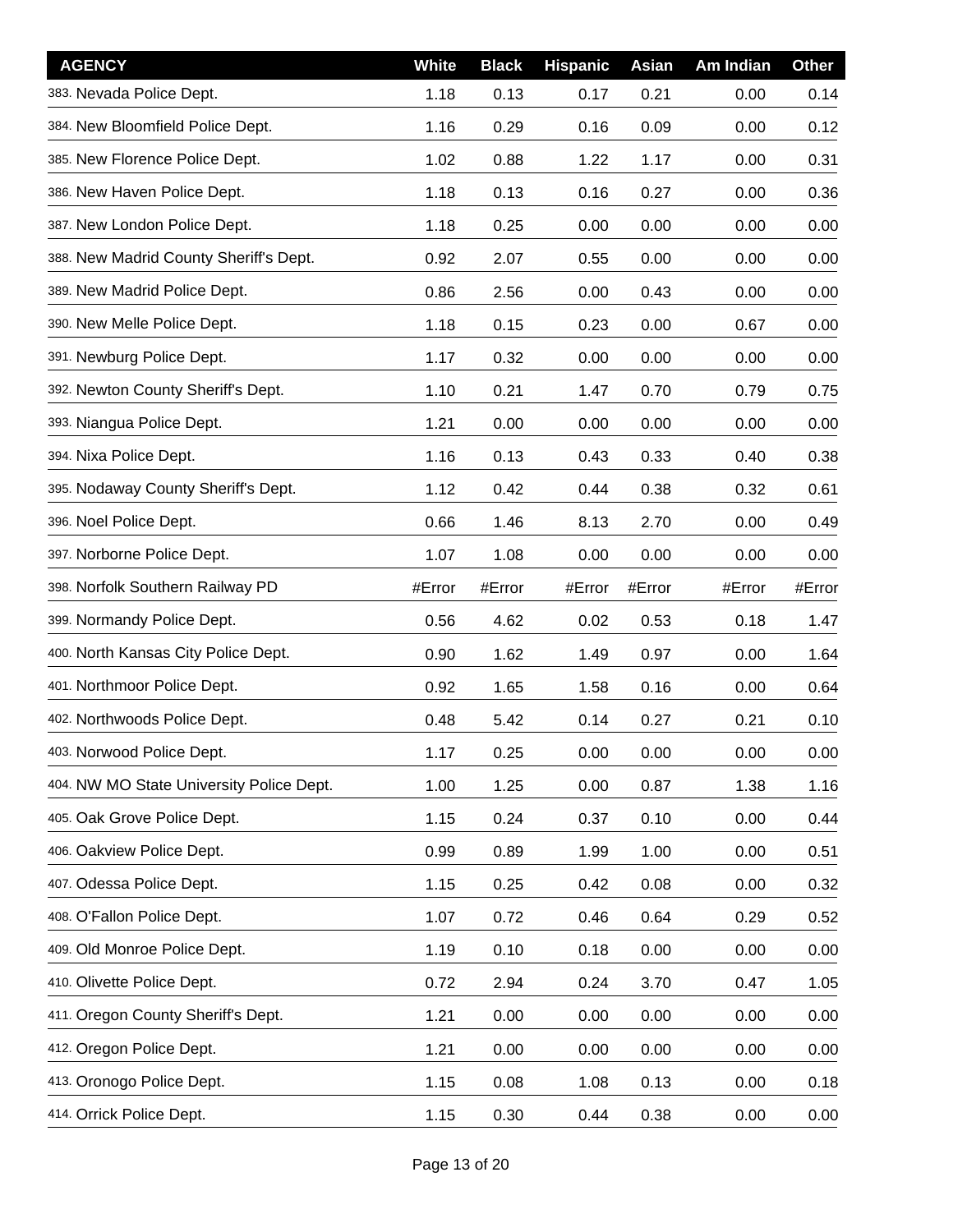| <b>AGENCY</b>                        | White | <b>Black</b> | <b>Hispanic</b> | Asian | Am Indian | <b>Other</b> |
|--------------------------------------|-------|--------------|-----------------|-------|-----------|--------------|
| 415. Osage Beach Police Dept.        | 1.13  | 0.28         | 0.68            | 0.40  | 0.19      | 0.53         |
| 416. Osage County Sheriff's Dept.    | 1.17  | 0.17         | 0.27            | 0.00  | 0.00      | 0.21         |
| 417. Osceola Police Dept.            | 1.13  | 0.44         | 0.55            | 0.00  | 0.00      | 0.00         |
| 418. Otterville Police Dept.         | 1.19  | 0.00         | 0.55            | 0.00  | 0.00      | 0.00         |
| 419. Overland Police Dept.           | 0.66  | 3.75         | 0.83            | 1.06  | 0.18      | 0.48         |
| 420. Owensville Police Dept.         | 1.19  | 0.09         | 0.09            | 0.00  | 0.00      | 0.21         |
| 421. Ozark County Sheriff's Dept.    | 1.21  | 0.00         | 0.00            | 0.00  | 0.00      | 0.00         |
| 422. Ozark Police Dept.              | 1.15  | 0.21         | 0.80            | 0.21  | 0.15      | 0.00         |
| 423. Pacific Police Dept.            | 1.16  | 0.26         | 0.17            | 0.12  | 0.10      | 0.06         |
| 424. Pagedale Police Dept.           | 0.16  | 7.72         | 0.27            | 0.37  | 1.00      | 0.31         |
| 425. Palmyra Police Dept.            | 1.10  | 0.51         | 0.39            | 0.62  | 0.00      | 0.83         |
| 426. Park Hills Police Dept.         | 1.19  | 0.15         | 0.08            | 0.00  | 0.00      | 0.00         |
| 427. Parkville Police Dept.          | 1.04  | 0.76         | 0.95            | 0.68  | 0.55      | 0.78         |
| 428. Parma Police Dept.              | 0.80  | 2.83         | 1.08            | 0.00  | 0.00      | 0.00         |
| 429. Peculiar Police Dept.           | 1.14  | 0.34         | 0.35            | 0.22  | 0.27      | 0.21         |
| 430. Pemiscot County Sheriff's Dept. | 0.89  | 2.09         | 0.64            | 0.00  | 0.00      | 0.97         |
| 431. Perry County Sheriff's Dept.    | 1.08  | 0.75         | 0.54            | 0.29  | 0.00      | 0.38         |
| 432. Perry Police Dept.              | 1.20  | 0.08         | 0.00            | 0.00  | 0.00      | 0.00         |
| 433. Pettis County Sheriff's Dept.   | 1.08  | 0.53         | 1.04            | 0.22  | 0.32      | 0.99         |
| 434. Pevely Police Dept.             | 1.18  | 0.23         | 0.00            | 0.04  | 0.18      | 0.00         |
| 435. Phelps County Sheriff's Dept.   | 1.08  | 0.50         | 1.07            | 0.49  | 0.32      | 0.65         |
| 436. Piedmont Police Dept.           | 1.16  | 0.13         | 0.47            | 0.00  | 2.06      | 0.00         |
| 437. Pierce City Police Dept.        | 1.13  | 0.05         | 1.32            | 1.22  | 0.00      | 0.20         |
| 438. Pike County Sheriff's Dept.     | 1.10  | 0.61         | 0.38            | 0.16  | 0.41      | 0.34         |
| 439. Pilot Grove Police Dept.        | 1.21  | 0.00         | 0.00            | 0.00  | 0.00      | 0.00         |
| 440. Pilot Knob Police Dept.         | 1.17  | 0.26         | 0.11            | 0.00  | 0.00      | 0.25         |
| 441. Pine Lawn Police Dept.          | 0.33  | 6.44         | 0.23            | 0.19  | 0.57      | 0.77         |
| 442. Pineville Police Dept.          | 0.96  | 0.78         | 2.20            | 0.83  | 1.12      | 2.72         |
| 443. Platte City Police Dept.        | 1.11  | 0.57         | 0.45            | 0.27  | 0.25      | 0.24         |
| 444. Platte County Sheriff's Dept.   | 0.99  | 1.10         | 1.08            | 0.62  | 0.08      | 1.38         |
| 445. Platte Woods Police Dept.       | 0.89  | 1.71         | 1.16            | 1.56  | 0.26      | 1.41         |
| 446. Plattsburg Police Dept.         | 1.13  | 0.50         | 0.05            | 0.00  | 0.36      | 0.34         |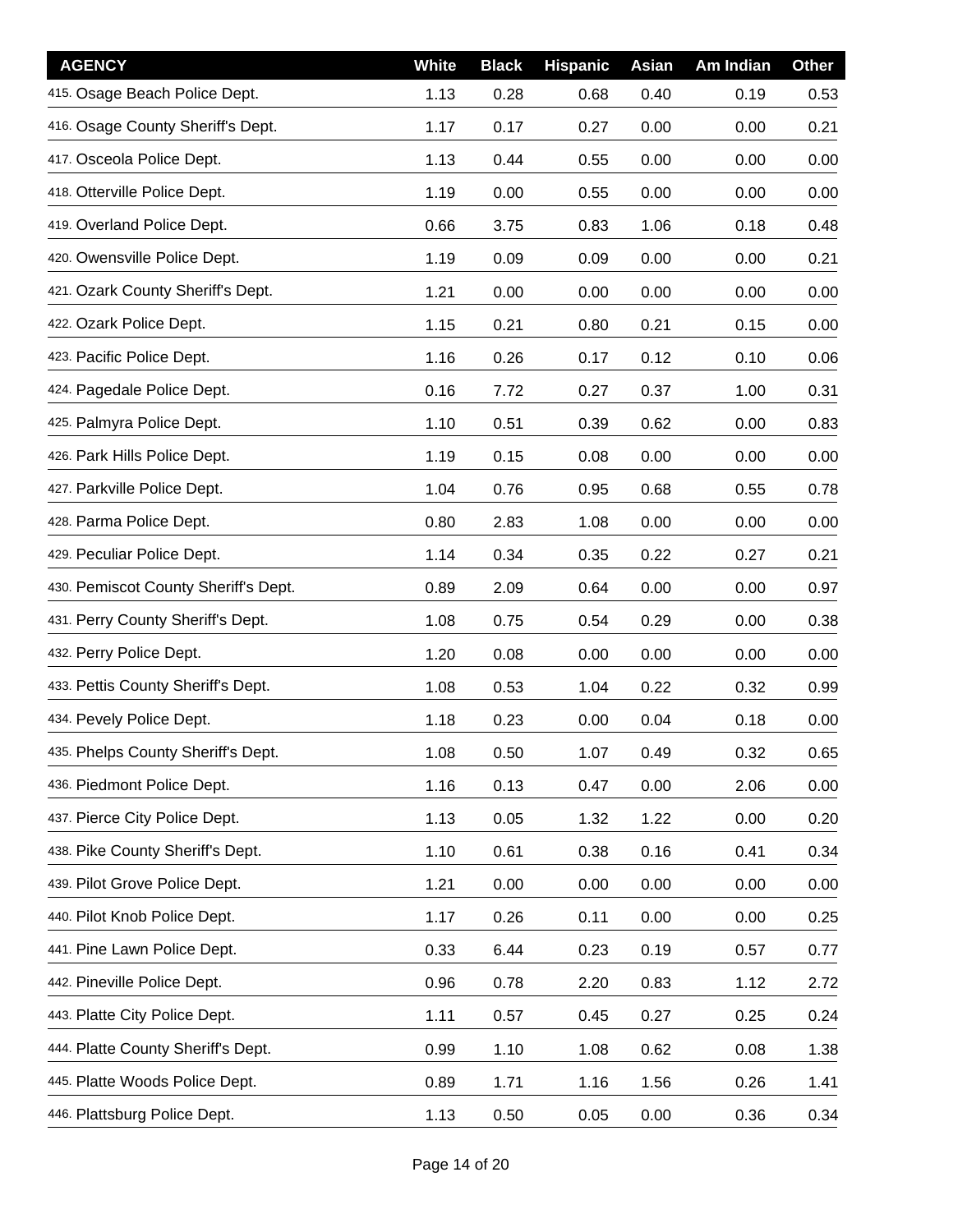| <b>AGENCY</b>                         | White | <b>Black</b> | <b>Hispanic</b> | <b>Asian</b> | Am Indian | <b>Other</b> |
|---------------------------------------|-------|--------------|-----------------|--------------|-----------|--------------|
| 447. Pleasant Hill Police Dept.       | 1.16  | 0.18         | 0.46            | 0.04         | 0.37      | 0.12         |
| 448. Pleasant Hope Police Dept.       | 1.18  | 0.00         | 0.50            | 0.43         | 0.00      | 0.00         |
| 449. Pleasant Valley Police Dept.     | 1.03  | 0.93         | 1.01            | 0.47         | 0.37      | 0.40         |
| 450. Polk County Sheriff's Dept.      | 1.19  | 0.06         | 0.14            | 0.00         | 0.00      | 0.08         |
| 451. Polo Police Dept.                | 1.17  | 0.22         | 0.00            | 0.00         | 0.00      | 0.93         |
| 452. Poplar Bluff Police Dept.        | 1.04  | 1.12         | 0.36            | 0.03         | 0.35      | 0.07         |
| 453. Portageville Police Dept.        | 0.86  | 2.55         | 0.30            | 0.00         | 0.00      | 0.00         |
| 454. Potosi Police Dept.              | 1.19  | 0.11         | 0.03            | 0.06         | 0.00      | 0.00         |
| 455. Prairie Home Police Dept.        | 1.12  | 0.65         | 0.00            | 0.00         | 0.00      | 0.00         |
| 456. Pulaski County Sheriff's Dept.   | 0.90  | 1.33         | 2.95            | 0.61         | 1.28      | 0.91         |
| 457. Purdy Police Dept.               | 1.01  | 0.00         | 5.01            | 0.93         | 0.00      | 0.00         |
| 458. Putnam County Sheriff's Dept.    | 1.19  | 0.00         | 0.00            | 0.95         | 0.00      | 0.00         |
| 459. Puxico Police Dept.              | 1.21  | 0.00         | 0.00            | 0.00         | 0.00      | 0.00         |
| 460. Queen City Police Dept.          | 1.17  | 0.16         | 0.47            | 0.00         | 0.00      | 0.00         |
| 461. Qulin Police Dept.               | 1.11  | 0.49         | 0.71            | 0.18         | 0.00      | 0.00         |
| 462. Ralls County Sheriff's Dept.     | 1.06  | 0.93         | 0.00            | 0.00         | 0.00      | 1.32         |
| 463. Randolph County Sheriff's Dept.  | 1.07  | 0.59         | 1.45            | 0.00         | 0.00      | 0.83         |
| 464. Randolph Police Dept.            | 0.79  | 2.38         | 1.98            | 1.32         | 0.18      | 0.17         |
| 465. Ray County Sheriff's Dept.       | 1.17  | 0.11         | 0.40            | 0.00         | 0.00      | 0.93         |
| 466. Raymore Police Dept.             | 1.01  | 1.25         | 0.55            | 0.29         | 0.38      | 0.58         |
| 467. Raytown Police Dept.             | 0.54  | 4.80         | 0.75            | 0.20         | 0.21      | 0.38         |
| 468. Reeds Spring Police Dept.        | 1.21  | 0.00         | 0.00            | 0.00         | 0.00      | 0.00         |
| 469. Republic Police Dept.            | 1.17  | 0.12         | 0.36            | 0.38         | 0.23      | 0.13         |
| 470. Reynolds County Sheriff's Dept.  | 1.13  | 0.37         | 0.00            | 0.00         | 0.00      | 1.59         |
| 471. Rich Hill Police Dept.           | 1.21  | 0.00         | 0.00            | 0.00         | 0.00      | 0.00         |
| 472. Richland Police Dept.            | 1.16  | 0.12         | 0.46            | 0.35         | 0.00      | 0.24         |
| 473. Richmond Heights Police Dept.    | 0.92  | 1.83         | 0.09            | 1.14         | 0.21      | 1.28         |
| 474. Richmond Police Dept.            | 1.16  | 0.29         | 0.36            | 0.04         | 0.00      | 0.00         |
| 475. Ripley County Sheriff's Dept.    | 1.20  | 0.09         | 0.00            | 0.00         | 0.00      | 0.00         |
| 476. Risco Police Dept.               | 1.07  | 1.02         | 0.00            | 0.00         | 0.00      | 0.00         |
| 477. Riverside Dept. of Public Safety | 0.83  | 2.15         | 1.66            | 1.06         | 0.64      | 0.76         |
| 478. Riverview Police Dept.           | 0.13  | 8.14         | 0.00            | 0.10         | 0.00      | 0.13         |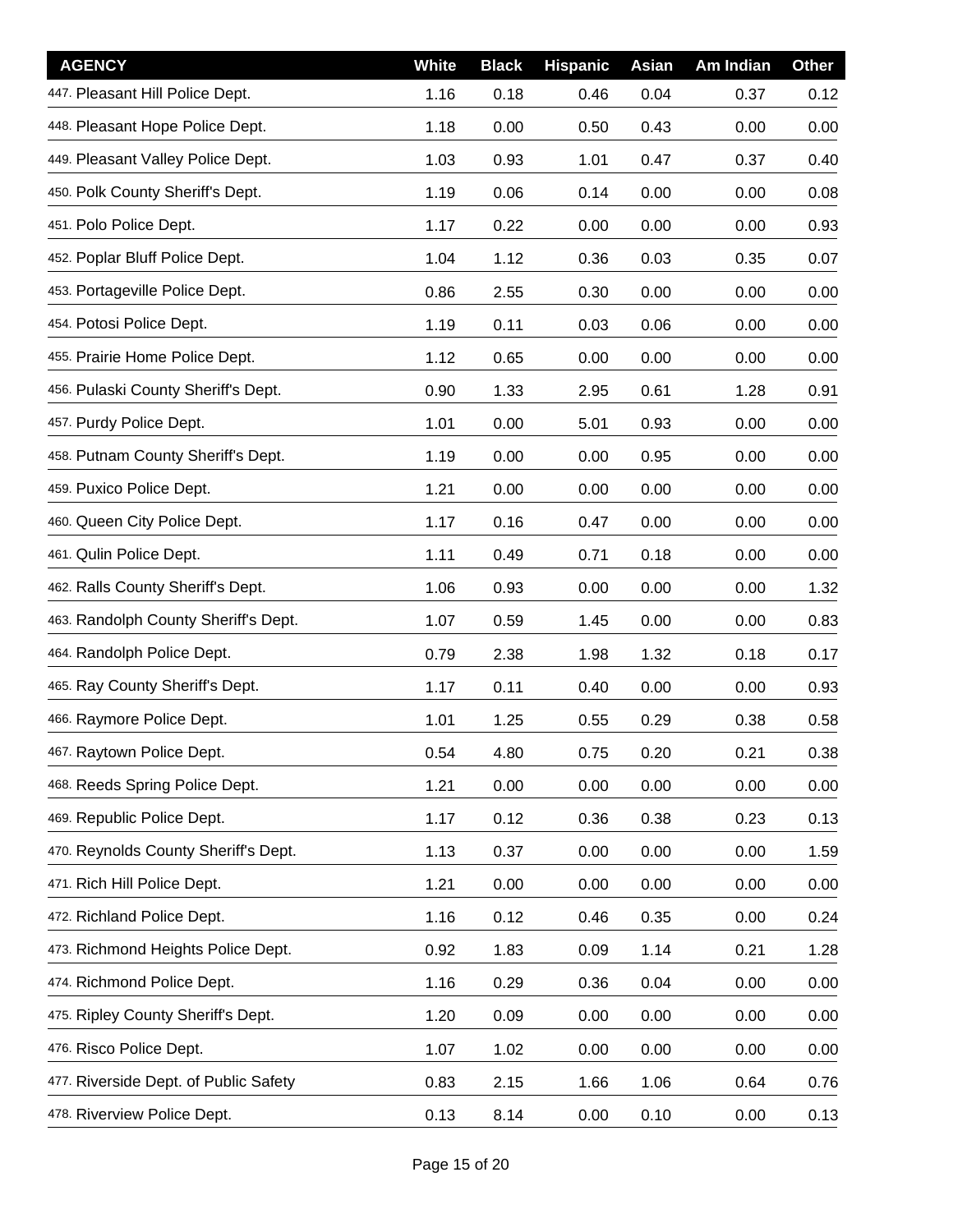| <b>AGENCY</b>                        | White  | <b>Black</b> | <b>Hispanic</b> | Asian  | Am Indian | <b>Other</b> |
|--------------------------------------|--------|--------------|-----------------|--------|-----------|--------------|
| 479. Rock Hill Police Dept.          | 1.04   | 1.00         | 0.05            | 1.26   | 0.13      | 0.27         |
| 480. Rock Port Police Dept.          | 1.15   | 0.25         | 0.40            | 0.34   | 0.00      | 0.15         |
| 481. Rockaway Beach Police Dept.     | 1.20   | 0.10         | 0.00            | 0.00   | 0.00      | 0.00         |
| 482. Rogersville Police Dept.        | 1.19   | 0.11         | 0.26            | 0.00   | 0.00      | 0.00         |
| 483. Rolla Police Dept.              | 1.09   | 0.58         | 0.34            | 1.09   | 0.06      | 0.30         |
| 484. Rosebud Police Dept.            | 1.20   | 0.00         | 0.29            | 0.00   | 0.00      | 0.00         |
| 485. Salem Police Dept.              | 1.10   | 0.21         | 0.17            | 0.00   | 0.41      | 4.36         |
| 486. Saline County Sheriff's Dept.   | 1.06   | 0.80         | 0.97            | 0.10   | 0.00      | 0.14         |
| 487. Salisbury Police Dept.          | 1.14   | 0.44         | 0.20            | 0.00   | 0.00      | 0.00         |
| 488. Sarcoxie Police Dept.           | 1.16   | 0.13         | 0.81            | 0.00   | 0.45      | 0.14         |
| 489. Savannah Police Dept.           | 1.17   | 0.16         | 0.12            | 0.00   | 0.00      | 0.80         |
| 490. Schuyler County Sheriff's Dept. | 1.21   | 0.00         | 0.00            | 0.00   | 0.00      | 0.00         |
| 491. Scotland County Sheriff's Dept. | 1.18   | 0.12         | 0.45            | 0.00   | 0.00      | 0.00         |
| 492. Scott City Police Dept.         | 1.10   | 0.68         | 0.47            | 0.12   | 0.26      | 0.16         |
| 493. Scott County Sheriff's Dept.    | 1.05   | 1.10         | 0.26            | 0.13   | 0.19      | 0.24         |
| 494. SE MO State University - DPS    | 0.89   | 1.10         | 1.02            | 3.97   | 1.86      | 2.93         |
| 495. Sedalia Police Dept.            | 1.06   | 0.59         | 1.58            | 0.28   | 0.11      | 0.42         |
| 496. Seligman Police Dept.           | 1.05   | 0.07         | 2.44            | 0.54   | 0.45      | 3.44         |
| 497. Senath Police Dept.             | 0.86   | 0.11         | 8.85            | 0.35   | 0.00      | 0.92         |
| 498. Seneca Police Dept.             | 1.12   | 0.09         | 0.82            | 0.40   | 5.63      | 0.44         |
| 499. Seymour Police Dept.            | 1.19   | 0.06         | 0.32            | 0.00   | 0.00      | 0.18         |
| 500. Shannon County Sheriff's Dept.  | #Error | #Error       | #Error          | #Error | #Error    | #Error       |
| 501. Shelbina Police Dept.           | 1.17   | 0.20         | 0.00            | 0.32   | 0.00      | 0.00         |
| 502. Shelby County Sheriff's Dept.   | 1.13   | 0.24         | 0.87            | 0.30   | 0.00      | 0.80         |
| 503. Shrewsbury Police Dept.         | 0.99   | 1.41         | 0.23            | 0.93   | 0.30      | 0.15         |
| 504. Sikeston Police Dept.           | 0.75   | 3.35         | 0.16            | 0.10   | 0.00      | 0.88         |
| 505. Silex Police Dept.              | 1.13   | 0.17         | 0.21            | 0.00   | 0.00      | 2.90         |
| 506. Slater Police Dept.             | 1.03   | 0.90         | 1.17            | 0.67   | 0.00      | 0.00         |
| 507. Smithton Police Dept.           | 1.16   | 0.40         | 0.00            | 0.00   | 0.00      | 0.00         |
| 508. Smithville Police Dept.         | 1.13   | 0.26         | 0.85            | 0.43   | 0.11      | 0.24         |
| 509. Southwest City Police Dept.     | 0.74   | 0.13         | 11.96           | 0.54   | 2.29      | 0.36         |
| 510. Sparta Police Dept.             | 1.17   | 0.05         | 0.62            | 0.00   | 0.00      | 0.42         |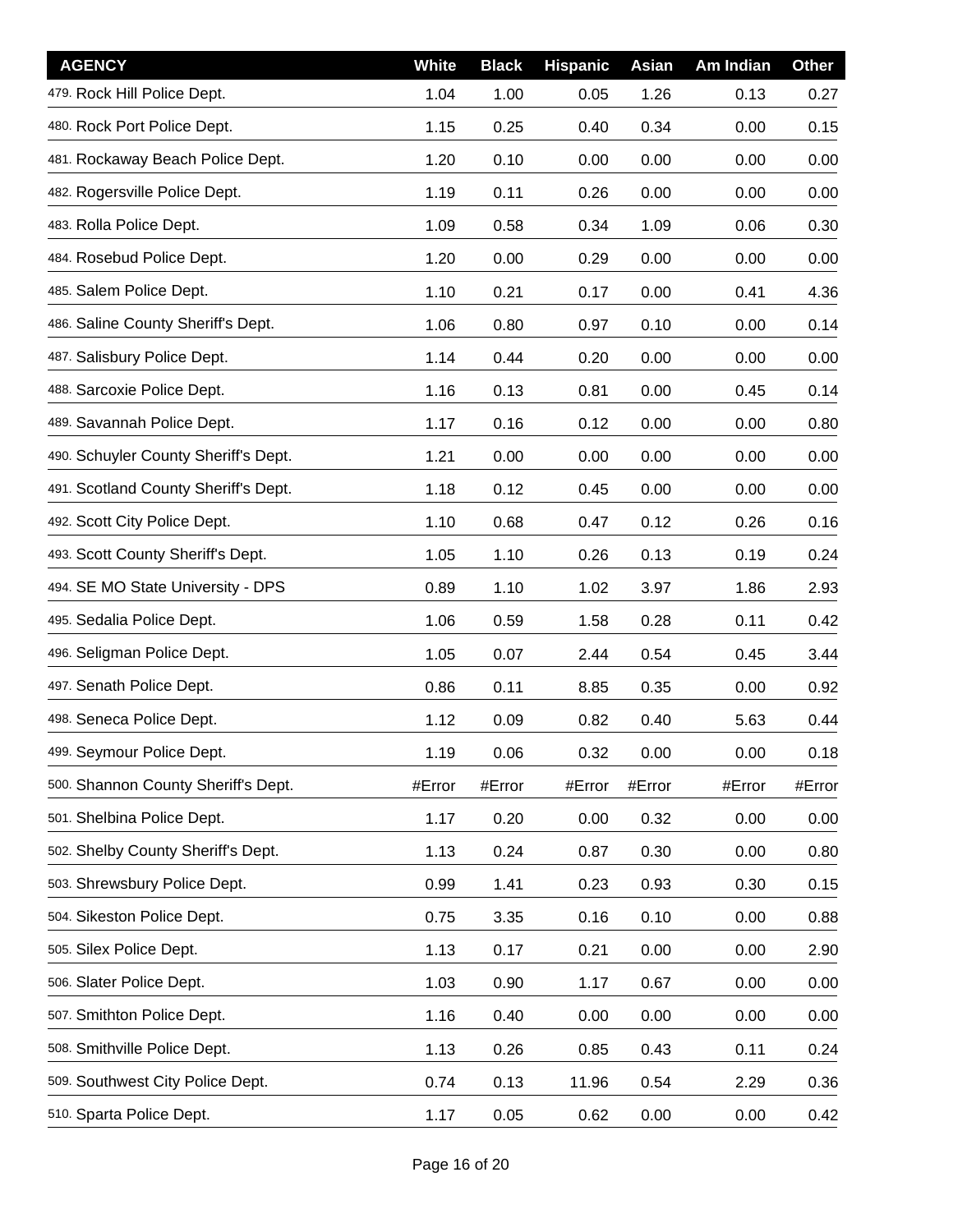| <b>AGENCY</b>                            | <b>White</b> | <b>Black</b> | <b>Hispanic</b> | Asian  | Am Indian | <b>Other</b> |
|------------------------------------------|--------------|--------------|-----------------|--------|-----------|--------------|
| 511. Springfield Police Dept.            | 1.06         | 0.79         | 0.63            | 0.73   | 0.23      | 0.47         |
| 512. Springfield-Branson Natl Airport PD | 1.15         | 0.00         | 1.66            | 0.00   | 0.00      | 0.00         |
| 513. St. Ann Police Dept.                | 0.83         | 2.68         | 0.18            | 0.41   | 0.05      | 0.63         |
| 514. St. Charles City Parks & Rec. Dept. | 0.99         | 1.05         | 1.37            | 0.39   | 0.83      | 1.31         |
| 515. St. Charles Comm. College PD        | 0.98         | 0.57         | 2.13            | 0.00   | 0.00      | 4.87         |
| 516. St. Charles County Parks & Rec.     | 1.18         | 0.00         | 0.00            | 1.20   | 0.00      | 0.00         |
| 517. St. Charles County Sheriff's Dept.  | 1.05         | 0.85         | 0.48            | 0.57   | 0.35      | 1.20         |
| 518. St. Charles Police Dept.            | 0.99         | 1.30         | 0.74            | 0.50   | 0.52      | 0.32         |
| 519. St. Clair County Sheriff's Dept.    | 1.14         | 0.31         | 0.50            | 0.00   | 0.00      | 0.38         |
| 520. St. Clair Police Dept.              | 1.18         | 0.13         | 0.22            | 0.21   | 0.00      | 0.18         |
| 521. St. Francois County Sheriff's Dept. | 1.18         | 0.19         | 0.00            | 0.00   | 0.00      | 0.00         |
| 522. St. James Police Dept.              | 1.19         | 0.12         | 0.04            | 0.08   | 0.06      | 0.00         |
| 523. St. John Police Dept.               | 0.52         | 5.00         | 0.37            | 0.38   | 0.00      | 0.51         |
| 524. St. Joseph Police Dept.             | 1.06         | 0.72         | 1.16            | 0.43   | 0.04      | 0.21         |
| 525. St. Louis City Police Dept.         | 0.41         | 5.87         | 0.36            | 0.35   | 0.13      | 0.51         |
| 526. St. Louis Comm Coll. At Forest Park | #Error       | #Error       | #Error          | #Error | #Error    | #Error       |
| 527. St. Louis County Police Dept.       | 0.81         | 2.75         | 0.50            | 0.54   | 0.17      | 0.58         |
| 528. St. Louis Park Rangers              | 0.61         | 4.25         | 0.09            | 0.38   | 0.00      | 2.00         |
| 529. St. Mary Police Dept.               | 1.18         | 0.23         | 0.00            | 0.00   | 0.00      | 0.00         |
| 530. St. Peters Police Dept.             | 1.07         | 0.84         | 0.35            | 0.37   | 0.11      | 0.56         |
| 531. St. Peters Ranger Enforcement Div.  | 1.00         | 1.49         | 0.46            | 0.00   | 0.00      | 0.00         |
| 532. St. Robert Police Dept.             | 0.87         | 2.01         | 1.22            | 0.92   | 0.44      | 0.55         |
| 533. Ste. Genevieve Co. Sheriff's Dept.  | 1.04         | 0.92         | 0.38            | 0.30   | 0.18      | 1.45         |
| 534. Ste. Genevieve Police Dept.         | 1.17         | 0.20         | 0.21            | 0.00   | 0.77      | 0.00         |
| 535. Steele Police Dept.                 | 0.72         | 3.25         | 1.57            | 0.00   | 0.00      | 0.00         |
| 536. Steelville Police Dept.             | 1.11         | 0.61         | 0.38            | 0.00   | 0.00      | 0.00         |
| 537. Stoddard County Sheriff's Dept.     | 1.17         | 0.30         | 0.08            | 0.00   | 0.00      | 0.00         |
| 538. Stone County Sheriff's Dept.        | 1.17         | 0.07         | 0.61            | 0.21   | 0.00      | 0.00         |
| 539. Stover Police Dept.                 | 1.17         | 0.12         | 0.26            | 0.15   | 0.62      | 0.20         |
| 540. Strafford Police Dept.              | 1.15         | 0.24         | 0.54            | 0.20   | 0.21      | 0.07         |
| 541. Sturgeon Police Dept.               | 1.21         | 0.00         | 0.00            | 0.00   | 0.00      | 0.00         |
| 542. Sugar Creek Police Dept.            | 1.05         | 0.73         | 1.32            | 0.69   | 0.44      | 0.28         |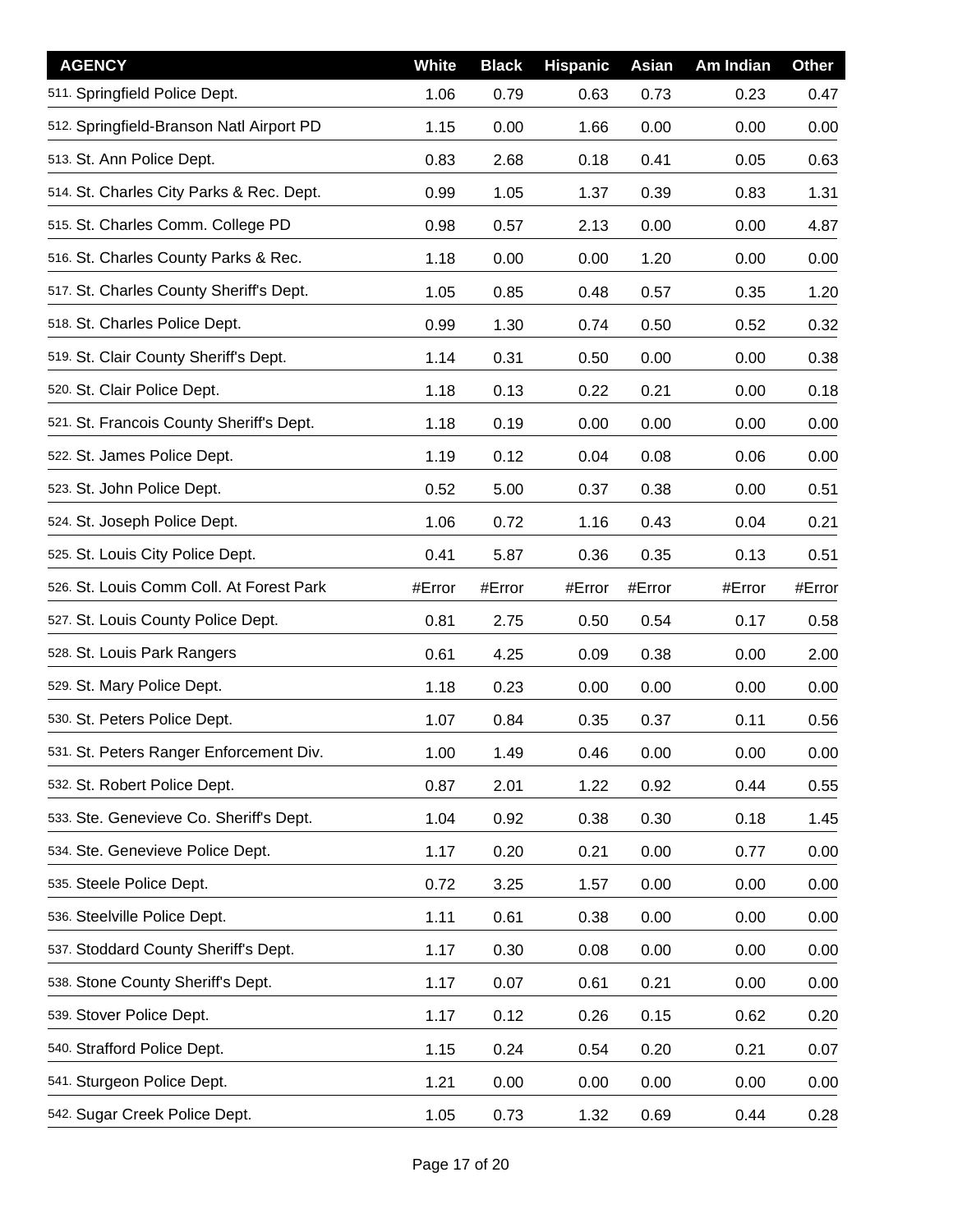| <b>AGENCY</b>                            | <b>White</b> | <b>Black</b> | <b>Hispanic</b> | Asian | Am Indian | <b>Other</b> |
|------------------------------------------|--------------|--------------|-----------------|-------|-----------|--------------|
| 543. Sullivan County Sheriff's Dept.     | 1.06         | 0.39         | 2.86            | 0.00  | 0.00      | 0.00         |
| 544. Sullivan Police Dept.               | 1.19         | 0.08         | 0.06            | 0.00  | 0.00      | 0.26         |
| 545. Summersville Police Dept.           | 1.20         | 0.00         | 0.22            | 0.00  | 0.00      | 0.00         |
| 546. Sunrise Beach Police Dept.          | 1.12         | 0.16         | 1.86            | 0.00  | 0.00      | 0.00         |
| 547. Sunset Hills Police Dept.           | 1.08         | 0.78         | 0.17            | 0.56  | 0.07      | 0.40         |
| 548. Sweet Springs Police Dept.          | 1.18         | 0.16         | 0.15            | 0.00  | 0.00      | 0.00         |
| 549. Sycamore Hills Police Dept.         | 0.69         | 3.82         | 0.18            | 0.31  | 0.00      | 0.41         |
| 550. Taney County Sheriff's Dept.        | 1.16         | 0.18         | 0.39            | 0.31  | 0.26      | 0.08         |
| 551. Tarkio Police Dept.                 | 1.16         | 0.17         | 0.41            | 0.00  | 0.50      | 0.47         |
| 552. Terre Du Lac Police Dept.           | 1.20         | 0.07         | 0.08            | 0.00  | 0.00      | 0.06         |
| 553. Texas County Sheriff's Dept.        | 1.21         | 0.00         | 0.00            | 0.00  | 0.00      | 0.00         |
| 554. Thayer Police Dept.                 | 1.16         | 0.25         | 0.17            | 0.15  | 0.00      | 0.58         |
| 555. Three Rivers Comm. College PD       | 1.04         | 1.11         | 0.00            | 0.00  | 0.00      | 1.34         |
| 556. Tipton Police Dept.                 | 1.15         | 0.08         | 0.94            | 0.00  | 0.00      | 0.72         |
| 557. Town and Country Police Dept.       | 1.02         | 1.12         | 0.23            | 1.22  | 0.26      | 0.26         |
| 558. Tracy Police Dept.                  | 1.09         | 0.64         | 0.63            | 0.27  | 0.00      | 0.18         |
| 559. Trenton Police Dept.                | 1.18         | 0.09         | 0.37            | 0.21  | 0.00      | 0.00         |
| 560. Trimble Police Dept.                | 1.15         | 0.27         | 0.34            | 0.19  | 0.00      | 0.26         |
| 561. Troy Police Dept.                   | 1.12         | 0.45         | 0.30            | 0.32  | 0.14      | 0.43         |
| 562. Truesdale Police Dept.              | 1.15         | 0.34         | 0.32            | 0.14  | 0.29      | 0.18         |
| 563. Truman State Univ. - Dept. of PS    | 1.08         | 0.32         | 0.50            | 3.18  | 0.00      | 0.00         |
| 564. UCM - Dept. of Public Safety        | 0.94         | 1.68         | 0.38            | 0.93  | 0.56      | 0.53         |
| 565. Union Pacific Railroad Police - KC  | 0.95         | 1.64         | 1.21            | 0.00  | 0.00      | 0.00         |
| 566. Union Pacific Railroad Police - STL | 1.07         | 1.08         | 0.00            | 0.00  | 0.00      | 0.00         |
| 567. Union Police Dept.                  | 1.18         | 0.18         | 0.12            | 0.08  | 0.27      | 0.06         |
| 568. Unionville Police Dept.             | 1.17         | 0.08         | 0.58            | 0.00  | 0.70      | 0.00         |
| 569. University City Police Dept.        | 0.43         | 5.40         | 0.39            | 1.63  | 0.57      | 1.10         |
| 570. University of Missouri-Columbia PD  | 0.91         | 1.27         | 0.18            | 2.68  | 0.00      | 4.62         |
| 571. University of Missouri-KC PD        | 0.76         | 2.02         | 1.07            | 2.92  | 0.00      | 5.30         |
| 572. University of Missouri-STL PD       | 0.54         | 3.44         | 0.85            | 7.33  | 0.00      | 1.95         |
| 573. Urbana Police Dept.                 | 1.16         | 0.18         | 0.50            | 0.09  | 0.00      | 0.58         |
| 574. Vandalia Police Dept.               | 1.07         | 0.79         | 0.22            | 0.64  | 0.27      | 0.77         |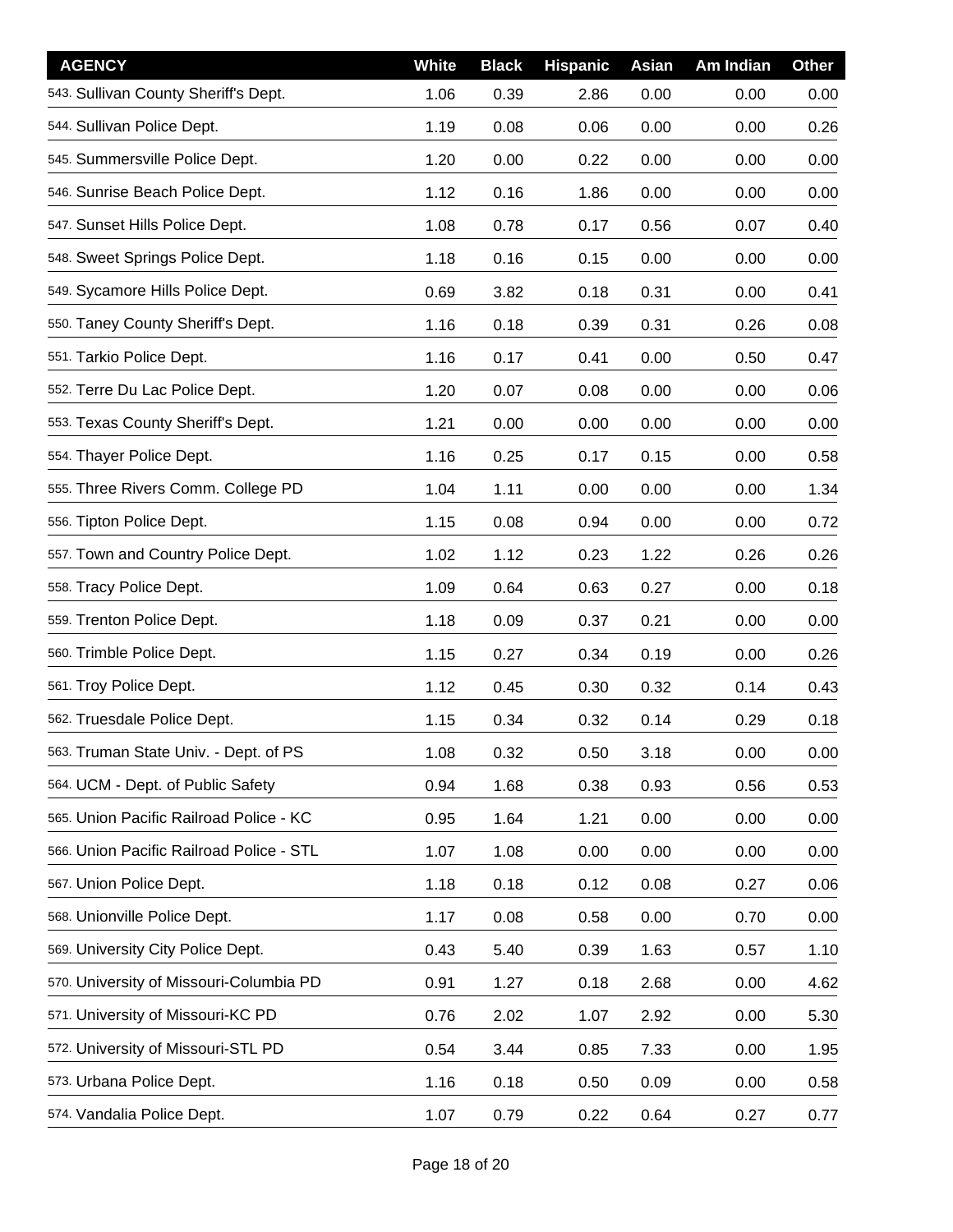| <b>AGENCY</b>                           | <b>White</b> | <b>Black</b> | <b>Hispanic</b> | Asian | Am Indian | <b>Other</b> |
|-----------------------------------------|--------------|--------------|-----------------|-------|-----------|--------------|
| 575. Velda City Police Dept.            | 0.13         | 8.06         | 0.18            | 0.31  | 0.00      | 0.27         |
| 576. Vernon County Sheriff's Dept.      | 1.15         | 0.00         | 1.55            | 0.00  | 0.00      | 0.00         |
| 577. Verona Police Dept.                | 1.02         | 0.05         | 4.90            | 0.33  | 0.35      | 0.00         |
| 578. Versailles Police Dept.            | 1.17         | 0.15         | 0.24            | 0.12  | 0.00      | 0.15         |
| 579. Viburnum Police Dept.              | 1.21         | 0.00         | 0.00            | 0.00  | 0.00      | 0.00         |
| 580. Vienna Police Dept.                | 1.08         | 0.61         | 0.30            | 0.39  | 0.00      | 1.73         |
| 581. Vinita Park Police Dept.           | 0.36         | 5.94         | 0.70            | 0.71  | 0.00      | 1.48         |
| 582. Walnut Grove Police Dept.          | 1.18         | 0.13         | 0.36            | 0.00  | 0.00      | 0.00         |
| 583. Wardell Police Dept.               | 1.07         | 1.05         | 0.00            | 0.00  | 0.00      | 0.00         |
| 584. Warren County Sheriff's Dept.      | 1.15         | 0.28         | 0.51            | 0.14  | 0.12      | 0.11         |
| 585. Warrensburg Police Dept.           | 0.97         | 1.43         | 0.37            | 0.90  | 0.00      | 0.95         |
| 586. Warrenton Police Dept.             | 1.15         | 0.32         | 0.31            | 0.13  | 0.00      | 0.08         |
| 587. Warsaw Police Dept.                | 1.19         | 0.07         | 0.13            | 0.00  | 0.00      | 0.14         |
| 588. Warson Woods Police Dept.          | 1.08         | 0.74         | 0.39            | 0.67  | 0.00      | 0.00         |
| 589. Washburn Police Dept.              | 1.21         | 0.00         | 0.00            | 0.00  | 0.00      | 0.00         |
| 590. Washington County Sheriff's Dept.  | 1.20         | 0.05         | 0.00            | 0.00  | 0.00      | 0.00         |
| 591. Washington Police Dept.            | 1.17         | 0.16         | 0.26            | 0.28  | 0.07      | 0.25         |
| 592. Washington University Police Dept. | 0.59         | 2.87         | 0.53            | 7.33  | 0.00      | 4.87         |
| 593. Waverly Police Dept.               | 1.15         | 0.14         | 1.20            | 0.00  | 0.00      | 0.00         |
| 594. Wayne County Sheriff's Dept.       | 1.11         | 0.53         | 0.39            | 0.67  | 0.00      | 0.00         |
| 595. Waynesville Police Dept.           | 0.88         | 1.51         | 1.50            | 0.82  | 0.28      | 3.50         |
| 596. Weatherby Lake Police Dept.        | 1.06         | 0.55         | 1.02            | 1.44  | 0.00      | 0.32         |
| 597. Webb City Police Dept.             | 1.15         | 0.21         | 0.66            | 0.27  | 0.16      | 0.24         |
| 598. Webster County Sheriff's Dept.     | 1.16         | 0.18         | 0.42            | 0.30  | 0.00      | 0.16         |
| 599. Webster Groves Police Dept.        | 0.99         | 1.37         | 0.29            | 0.87  | 0.25      | 0.49         |
| 600. Wellington Police Dept.            | 1.17         | 0.26         | 0.00            | 0.00  | 0.00      | 0.00         |
| 601. Wellsville Police Dept.            | 1.16         | 0.29         | 0.12            | 0.21  | 0.00      | 0.00         |
| 602. Wentzville Police Dept.            | 1.06         | 0.89         | 0.37            | 0.37  | 0.11      | 0.53         |
| 603. West Plains Police Dept.           | 1.19         | 0.04         | 0.29            | 0.08  | 0.00      | 0.11         |
| 604. Weston Police Dept.                | 1.15         | 0.36         | 0.21            | 0.00  | 0.00      | 0.00         |
| 605. Wheaton Police Dept.               | 1.05         | 0.00         | 2.90            | 2.86  | 0.00      | 0.00         |
| 606. Willard Police Dept.               | 1.18         | 0.09         | 0.33            | 0.14  | 0.00      | 0.19         |